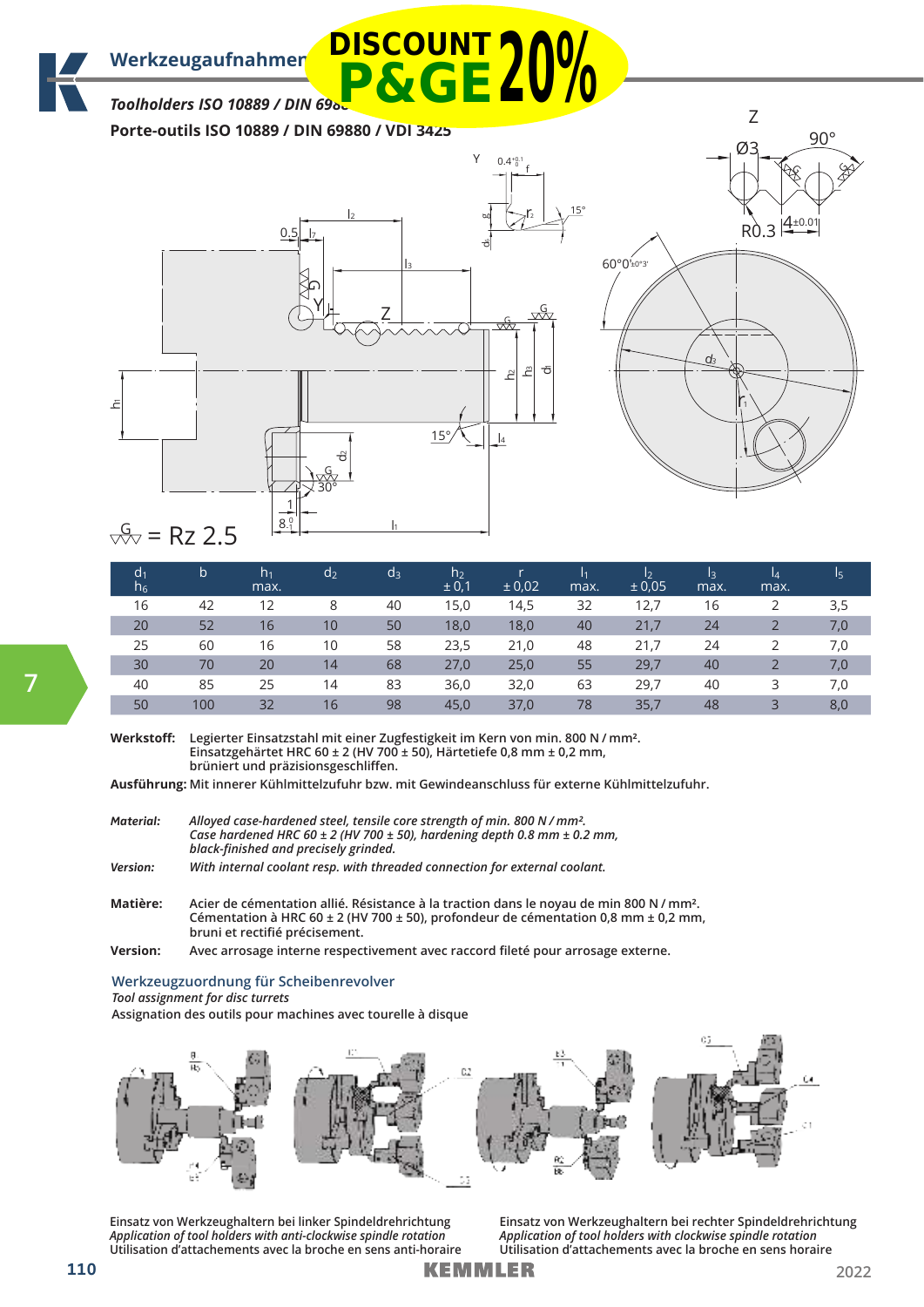**Static and power-driven tools for CNC Iu-P&GE20%**

**Porte-outils statiques et rotatifs pour tours CNC**



К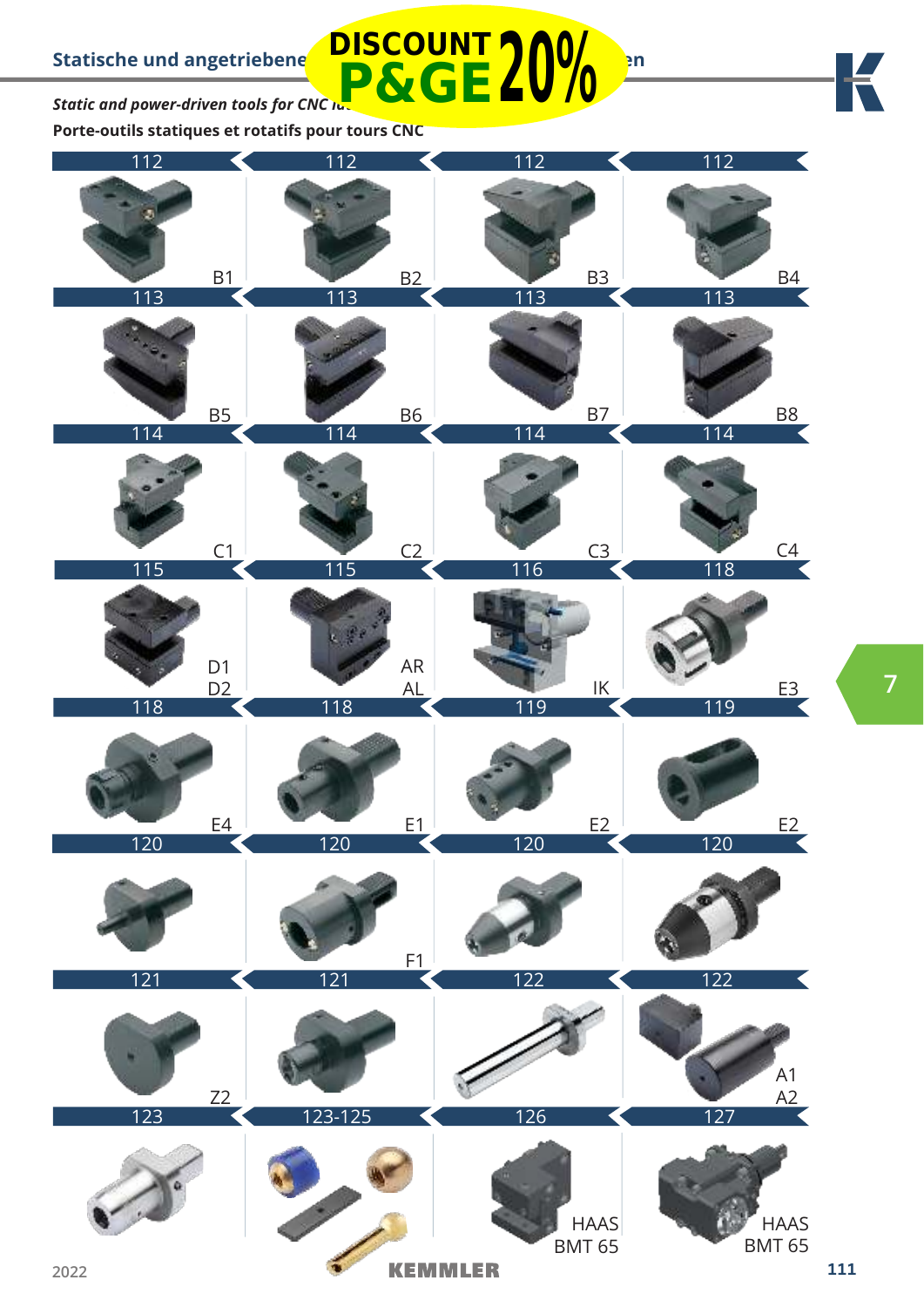**Porte-outils ISO 10889 / DIN 69880 / VDI 3425**



**Radial-Werkzeughalter Form B1 rechts, kurz** *Radial toolholders form B1 right, short* **Porte-outils radials forme B1 droite, court**

| <b>Bestell-Nr.</b><br>Order no. / Référence | <b>Abmessung</b><br>Size / Dimension | <b>Euro</b> |
|---------------------------------------------|--------------------------------------|-------------|
| 169.31.12                                   | B1 - 16 - 12 - 24                    | 56,00       |
| 209.31.16                                   | $B1 - 20 - 16 - 30$                  | 56,00       |
| 259.31.16                                   | $B1 - 25 - 16 - 30$                  | 75,00       |
| 309.31.20                                   | $B1 - 30 - 20 - 40$                  | 69,00       |
| 409.31.25                                   | $B1 - 40 - 25 - 44$                  | 80,00       |
|                                             |                                      |             |
| 509.31.32                                   | $B1 - 50 - 32 - 55$                  | 109,00      |



#### **Radial-Werkzeughalter Form B2 links, kurz** *Radial toolholders form B2 left, short* **Porte-outils radials forme B2 gauche, court**

| <b>Bestell-Nr.</b><br>Order no. / Référence | <b>Abmessung</b><br>Size / Dimension | <b>Euro</b> |
|---------------------------------------------|--------------------------------------|-------------|
| 169.32.12                                   | B <sub>2</sub> - 16 - 12 - 24        | 56,00       |
| 209.32.16                                   | $B2 - 20 - 16 - 30$                  | 56,00       |
|                                             |                                      |             |
| 259.32.16                                   | $B2 - 25 - 16 - 30$                  | 75,00       |
| 309.32.20                                   | $B2 - 30 - 20 - 40$                  |             |
|                                             |                                      | 69,00       |
| 409.32.25                                   | B <sub>2</sub> - 40 - 25 - 44        | 80,00       |
|                                             |                                      |             |
| 509.32.32                                   | B <sub>2</sub> - 50 - 32 - 55        | 109,00      |



**Radial-Werkzeughalter Form B3 Überkopf rechts, kurz** *Radial toolholders form B3 overhead right, short* **Porte-outils radials forme B3 inversé droite, court**

| <b>Bestell-Nr.</b><br>Order no. / Référence | <b>Abmessung</b><br>Size / Dimension | Euro   |
|---------------------------------------------|--------------------------------------|--------|
| 169.33.12                                   | $B3 - 16 - 12 - 24$                  | 56,00  |
|                                             |                                      |        |
| 209.33.16                                   | $B3 - 20 - 16 - 30$                  | 56,00  |
|                                             |                                      |        |
| 259.33.16                                   | $B3 - 25 - 16 - 30$                  | 75,00  |
|                                             |                                      |        |
| 309.33.20                                   | B3 - 30 - 20 - 40                    | 73,00  |
|                                             |                                      |        |
| 409.33.25                                   | $B3 - 40 - 25 - 44$                  | 83,00  |
|                                             |                                      |        |
| 509.33.32                                   | B3 - 50 - 32 - 55                    | 119,00 |



#### **Radial-Werkzeughalter Form B4 Überkopf links, kurz** *Radial toolholders form B4 overhead left, short*

**Porte-outils radials forme B4 inversé gauche, court**

| <b>Bestell-Nr.</b><br>Order no. / Référence | <b>Abmessung</b><br>Size / Dimension | Euro   |
|---------------------------------------------|--------------------------------------|--------|
| 169.34.12                                   | B4 - 16 - 12 - 24                    | 56,00  |
|                                             |                                      |        |
| 209.34.16                                   | B4 - 20 - 16 - 30                    | 56,00  |
|                                             |                                      |        |
| 259.34.16                                   | $B4 - 25 - 16 - 30$                  | 75,00  |
|                                             |                                      |        |
| 309.34.20                                   | B4 - 30 - 20 - 40                    | 73,00  |
|                                             |                                      |        |
| 409.34.25                                   | B4 - 40 - 25 - 44                    | 83,00  |
|                                             |                                      |        |
| 509.34.32                                   | B4 - 50 - 32 - 55                    | 119.00 |



**Alle Werkzeughalter werden mit Unterlegplatte geliefert.**  *All toolholders include a shim.*  **Tous les porte-outils inclus une entretoise.**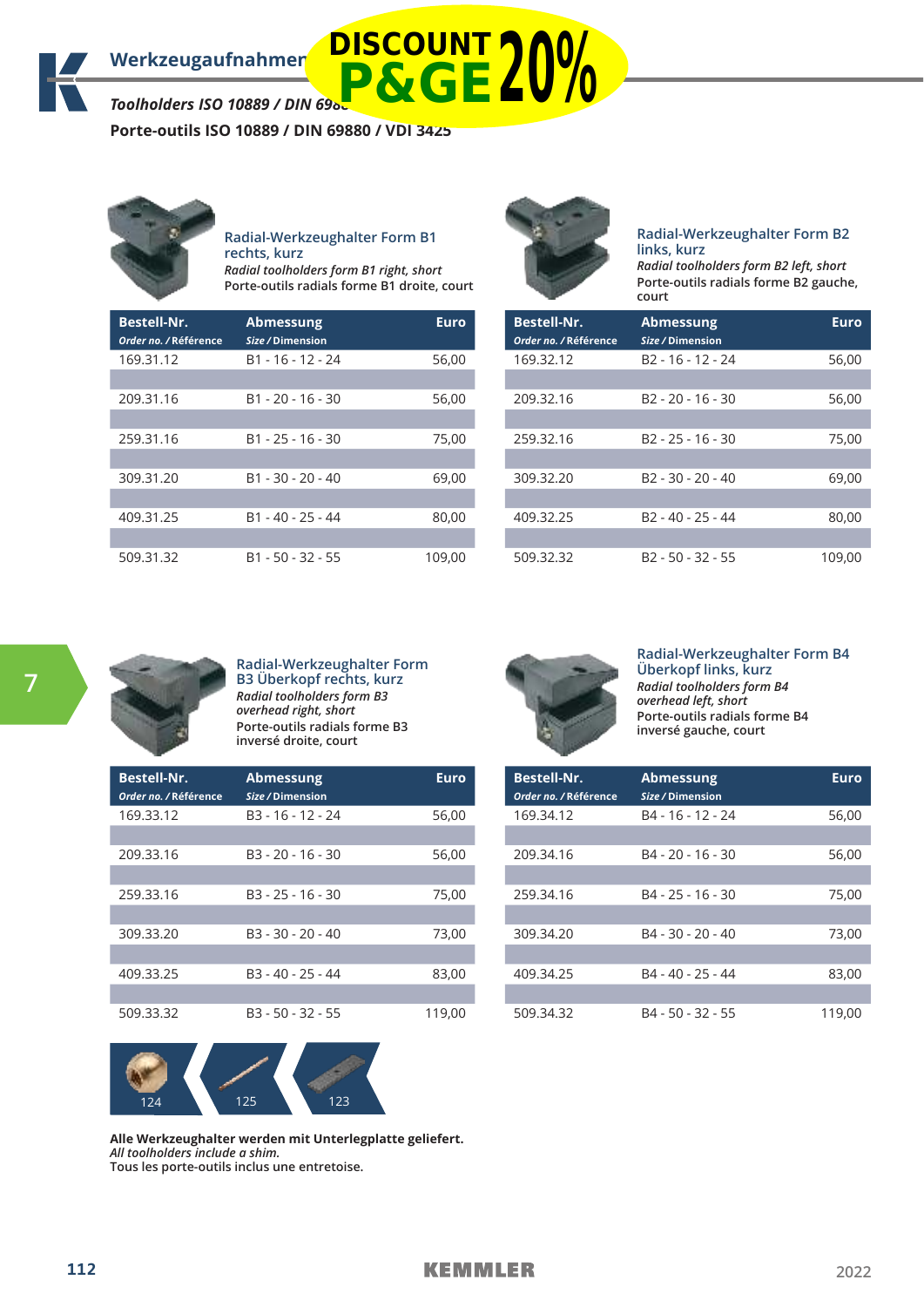### **Porte-outils ISO 10889 / DIN 69880 / VDI 3425**



#### **Radial-Werkzeughalter Form B5 rechts, lang**  *Radial toolholders form B5 right, long* **Porte-outils radials forme B5**

|                                             | droite, long                         |             |
|---------------------------------------------|--------------------------------------|-------------|
| <b>Bestell-Nr.</b><br>Order no. / Référence | <b>Abmessung</b><br>Size / Dimension | <b>Euro</b> |
| 169.35.12                                   | B5 - 16 - 12 - 24                    | 88,00       |
| 209.35.16                                   | $B5 - 20 - 16 - 30$                  | 92,00       |
| 259.35.16                                   | $B5 - 25 - 16 - 30$                  | 95,00       |
| 309.35.20                                   | B5 - 30 - 20 - 40                    | 120,00      |
| 409.35.25                                   | B5 - 40 - 25 - 44                    | 140,00      |
| 509.35.32                                   | B5 - 50 - 32 - 55                    | 172,00      |



**DISCOUNT**

#### **Radial-Werkzeughalter Form B6 links, lang** *Radial toolholders form B6 left, long* **Porte-outils radials forme B6 gauche, long**

| <b>Bestell-Nr.</b><br>Order no. / Référence | <b>Abmessung</b><br>Size / Dimension | Euro   |
|---------------------------------------------|--------------------------------------|--------|
| 169.36.12                                   | B6 - 16 - 12 - 24                    | 88,00  |
|                                             |                                      |        |
| 209.36.16                                   | B6 - 20 - 16 - 30                    | 92,00  |
|                                             |                                      |        |
| 259.36.16                                   | B6 - 25 - 16 - 30                    | 95,00  |
|                                             |                                      |        |
| 309.36.20                                   | B6 - 30 - 20 - 40                    | 120,00 |
|                                             |                                      |        |
| 409.36.25                                   | B <sub>6</sub> - 40 - 25 - 44        | 140,00 |
|                                             |                                      |        |
| 509.36.32                                   | B6 - 50 - 32 - 55                    | 172,00 |



I.

П

**Radial-Werkzeughalter Form B7 Überkopf rechts, lang**  *Radial toolholders form B7 overhead right, long* **Porte-outils radials forme B7 inversé droite, long**

| <b>Bestell-Nr.</b><br>Order no. / Référence | <b>Abmessung</b><br>Size / Dimension | Euro   |
|---------------------------------------------|--------------------------------------|--------|
| 169.37.12                                   | B7 - 16 - 12 - 24                    | 88,00  |
|                                             |                                      |        |
| 209.37.16                                   | $B7 - 20 - 16 - 30$                  | 92,00  |
|                                             |                                      |        |
| 259.37.16                                   | B7 - 25 - 16 - 30                    | 95,00  |
|                                             |                                      |        |
| 309.37.20                                   | B7 - 30 - 20 - 40                    | 120,00 |
|                                             |                                      |        |
| 409.37.25                                   | $B7 - 40 - 25 - 44$                  | 140,00 |
|                                             |                                      |        |
| 509.37.32                                   | B7 - 50 - 32 - 55                    | 172,00 |



**Radial-Werkzeughalter Form B8 Überkopf links, lang** *Radial toolholders form B8 overhead left, long* **Porte-outils radials forme B8 inversé gauche, long**

| <b>Bestell-Nr.</b>    | <b>Abmessung</b>  | Euro   |
|-----------------------|-------------------|--------|
| Order no. / Référence | Size / Dimension  |        |
| 169.38.12             | B8 - 16 - 12 - 24 | 88,00  |
|                       |                   |        |
| 209.38.16             | B8 - 20 - 16 - 30 | 92,00  |
|                       |                   |        |
| 259.38.16             | B8 - 25 - 16 - 30 | 95,00  |
|                       |                   |        |
| 309.38.20             | B8 - 30 - 20 - 40 | 120,00 |
|                       |                   |        |
| 409.38.25             | B8 - 40 - 25 - 44 | 140,00 |
|                       |                   |        |
| 509.38.32             | B8 - 50 - 32 - 55 | 172,00 |

**Alle Werkzeughalter werden mit Unterlegplatte geliefert.**  *All toolholders include a shim.* 

**Tous les porte-outils inclus une entretoise.**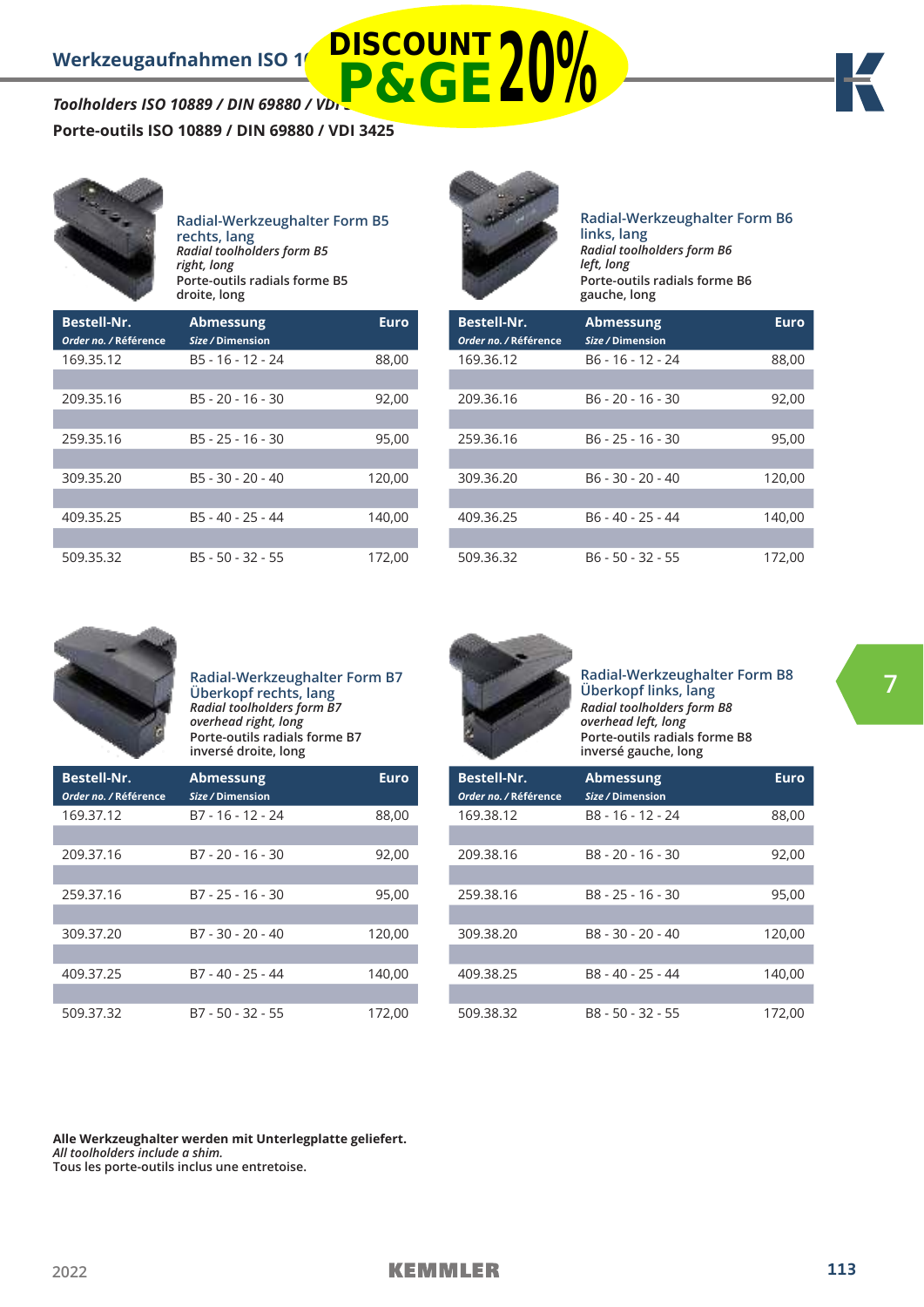**Porte-outils ISO 10889 / DIN 69880 / VDI 3425**



#### **Axial-Werkzeughalter Form C1 rechts** *Axial toolholders form C1 right* **Porte-outils axials forme C1 droite**

| <b>Bestell-Nr.</b><br>Order no. / Référence | <b>Abmessung</b><br>Size / Dimension | <b>Euro</b> |
|---------------------------------------------|--------------------------------------|-------------|
| 169.41.12                                   | $C1 - 16 - 12$                       | 67,00       |
|                                             |                                      |             |
| 209.41.16                                   | $C1 - 20 - 16$                       | 71,00       |
|                                             |                                      |             |
| 259.41.16                                   | $C1 - 25 - 16$                       | 86,00       |
|                                             |                                      |             |
| 309.41.20                                   | $C1 - 30 - 20$                       | 92,00       |
|                                             |                                      |             |
| 409.41.25                                   | $C1 - 40 - 25$                       | 116,00      |
|                                             |                                      |             |
| 509.41.32                                   | $C1 - 50 - 32$                       | 160,00      |



**Axial-Werkzeughalter Form C2 links** *Axial toolholders form C2 left* **Porte-outils axials forme C2 gauche**

| <b>Bestell-Nr.</b><br>Order no. / Référence | <b>Abmessung</b><br>Size / Dimension | <b>Euro</b> |
|---------------------------------------------|--------------------------------------|-------------|
| 169.42.12                                   | $C2 - 16 - 12$                       | 67,00       |
|                                             |                                      |             |
| 209.42.16                                   | $C2 - 20 - 16$                       | 71,00       |
|                                             |                                      |             |
| 259.42.16                                   | $C2 - 25 - 16$                       | 86,00       |
|                                             |                                      |             |
| 309.42.20                                   | $C2 - 30 - 20$                       | 92,00       |
|                                             |                                      |             |
| 409.42.25                                   | $C2 - 40 - 25$                       | 116,00      |
|                                             |                                      |             |
| 509.42.32                                   | $C2 - 50 - 32$                       | 160,00      |



**Axial-Werkzeughalter Form C3 Überkopf rechts, kurz** *Axial toolholders form C3 overhead right, short* **Porte-outils axials forme C3 inversé droite, court**

| <b>Bestell-Nr.</b><br>Order no. / Référence | <b>Abmessung</b><br>Size / Dimension | <b>Euro</b> |
|---------------------------------------------|--------------------------------------|-------------|
| 169.43.12                                   | $C3 - 16 - 12$                       | 67,00       |
|                                             |                                      |             |
| 209.43.16                                   | $C3 - 20 - 16$                       | 71,00       |
|                                             |                                      |             |
| 259.43.16                                   | $C3 - 25 - 16$                       | 86,00       |
|                                             |                                      |             |
| 309.43.20                                   | $C3 - 30 - 20$                       | 92,00       |
|                                             |                                      |             |
| 409.43.25                                   | $C3 - 40 - 25$                       | 116,00      |
|                                             |                                      |             |
| 509.43.32                                   | $C3 - 50 - 32$                       | 166,00      |



**Axial-Werkzeughalter Form C4 Überkopf links, kurz** *Axial toolholders form C4 overhead left, short* **Porte-outils axials forme C4 inversé gauche, court**

| <b>Bestell-Nr.</b><br>Order no. / Référence | <b>Abmessung</b><br>Size / Dimension | Euro   |
|---------------------------------------------|--------------------------------------|--------|
| 169.44.12                                   | $C4 - 16 - 12$                       | 67,00  |
|                                             |                                      |        |
| 209.44.16                                   | $C4 - 20 - 16$                       | 71,00  |
|                                             |                                      |        |
| 259.44.16                                   | $C4 - 25 - 16$                       | 86,00  |
| 309.44.20                                   | $C4 - 30 - 20$                       | 92,00  |
|                                             |                                      |        |
| 409.44.25                                   | $C4 - 40 - 25$                       | 116.00 |
|                                             |                                      |        |
| 509.44.32                                   | $C4 - 50 - 32$                       | 166,00 |

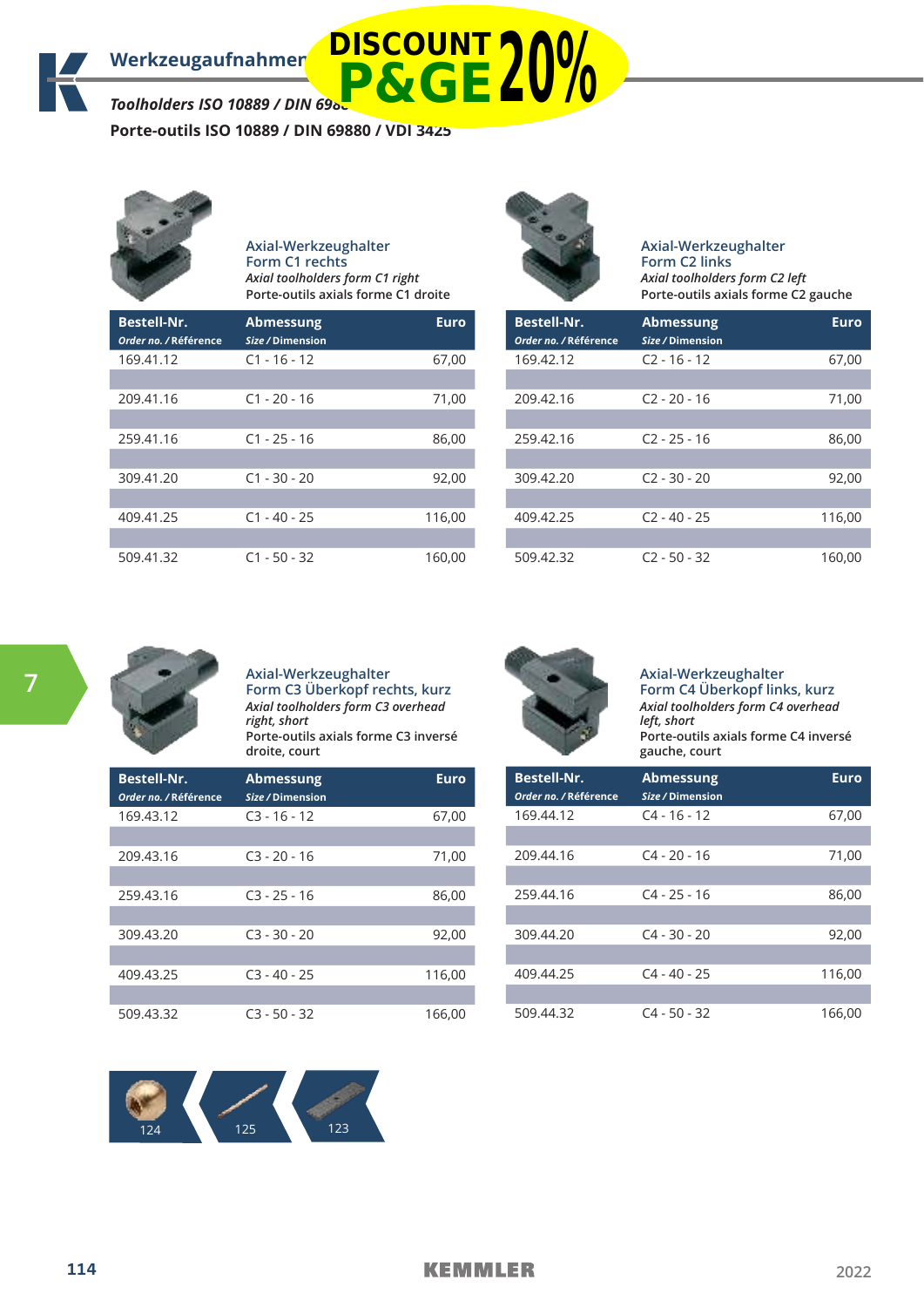### **Porte-outils ISO 10889 / DIN 69880 / VDI 3425**



509.89.20 D1 - 50 - 32 - 85 227,00



**DISCOUNT**

#### **Vierkant-Mehrfach-Aufnahme, Überkopf, Form D2** *Rectangular toolholders with multiple seats, overhead, form D2*  **Porte-outils, multiple, inversé**

| <b>Bestell-Nr.</b><br>Order no. / Référence | <b>Abmessung</b><br>Size / Dimension | Euro   |
|---------------------------------------------|--------------------------------------|--------|
| 309.90.12                                   | $D2 - 30 - 20 - 60$                  | 138,00 |
|                                             |                                      |        |
| 409.90.16                                   | $D2 - 40 - 25 - 72$                  | 149.00 |
|                                             |                                      |        |
| 509.90.20                                   | $D2 - 50 - 32 - 85$                  | 227.00 |

**forme D2**



**Abstechhalter rechts höhenverstellbar**  *Parting-off toolholders right height adjustable*  **Porte-lames de tronçonnage droite réglage en hauteur**

| <b>Bestell-Nr.</b>    | <b>Abmessung</b> | Euro   |
|-----------------------|------------------|--------|
| Order no. / Référence | Size / Dimension |        |
| 309.65.26             | AR - 30 - 26     | 389,00 |
|                       |                  |        |
| 409.65.32             | AR - 40 - 32     | 413,00 |
|                       |                  |        |
| 509.65.32             | $AR - 50 - 32$   | 415.00 |



**Abstechhalter links höhenverstellbar**  *Parting-off toolholders left height adjustable*  **Porte-lames de tronçonnage gauche réglage en hauteur**

| <b>Bestell-Nr.</b><br>Order no. / Référence | <b>Abmessung</b><br>Size / Dimension | Euro   |
|---------------------------------------------|--------------------------------------|--------|
| 309.66.26                                   | AL - 30 - 26                         | 389,00 |
| 409.66.32                                   | $AI - 40 - 32$                       | 413.00 |
| 509.66.32                                   | $AI - 50 - 32$                       | 415.00 |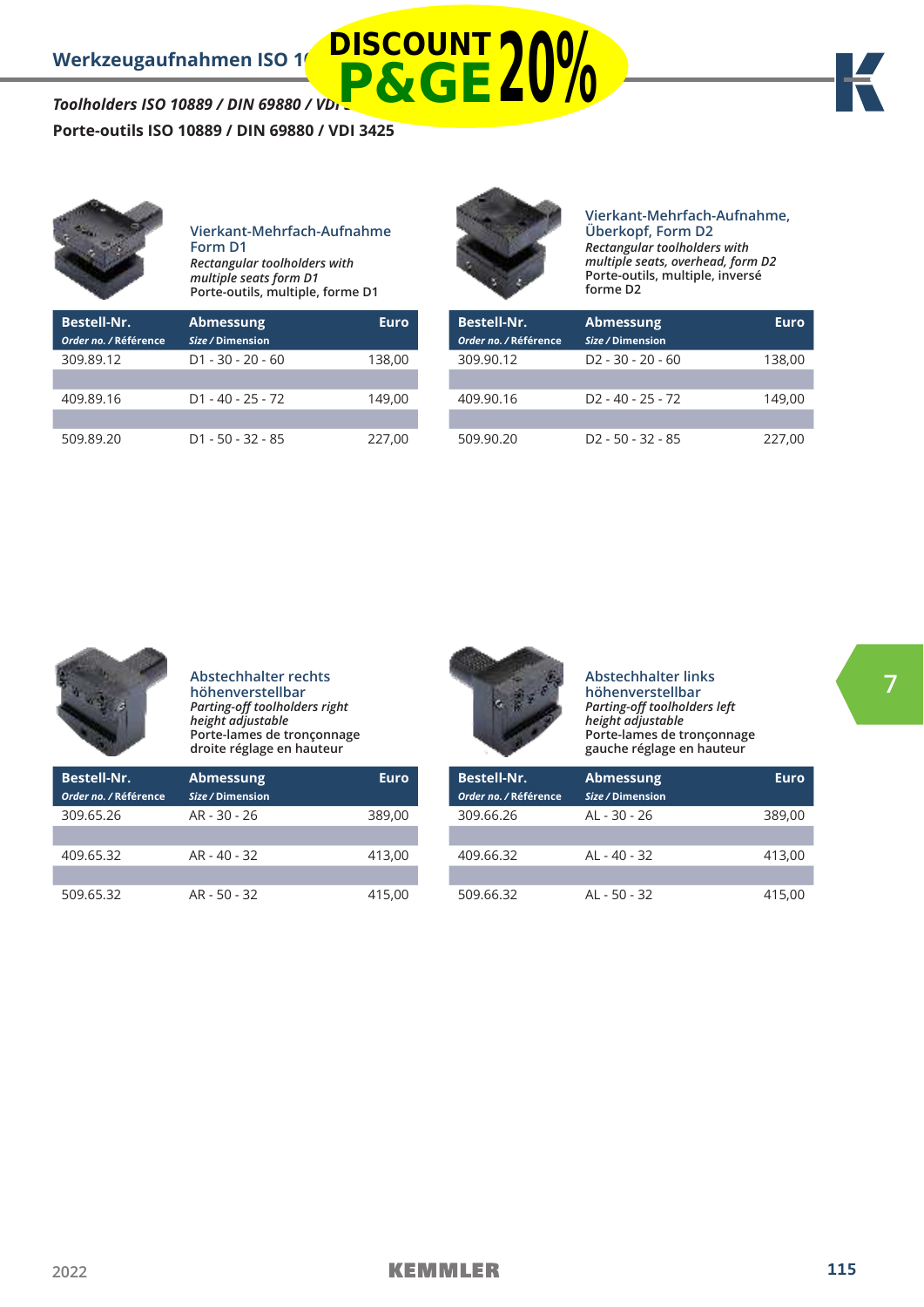**Porte-outils ISO 10889 / DIN 69880 / VDI 3425**



#### **Radial-Werkzeughalter Form B1 rechts, kurz**

**für Werkzeuge mit Innenkühlung** *Radial toolholders form B1 right, short for tools with internal coolant* **Porte-outils radials forme B1 droite, pour - outils avec arrosage interne**

|                                      | pour outris avec arrosage interne    |             |
|--------------------------------------|--------------------------------------|-------------|
| Bestell-Nr.<br>Order no. / Référence | <b>Abmessung</b><br>Size / Dimension | <b>Euro</b> |
| 309.31.20.IK                         | $B1 - 30 \times 20 \times 40$        | 136,00      |
| 409.31.25.IK                         | $B1 - 40 \times 25 \times 44$        | 149,00      |
| 509.31.32.IK                         | $B1 - 50 \times 32 \times 55$        | 178,00      |



#### **Radial-Werkzeughalter Form B2 links, kurz**

**für Werkzeuge mit Innenkühlung** *Radial toolholders form B2 left, short for tools with internal coolant* **Porte-outils radials forme B2 gauche, court - outils avec arrosage interne**

| <b>Bestell-Nr.</b><br>Order no. / Référence | <b>Abmessung</b><br>Size / Dimension | Euro   |
|---------------------------------------------|--------------------------------------|--------|
| 309.32.20.IK                                | $B2 - 30 \times 20 \times 40$        | 136,00 |
| 409.32.25.IK                                | $B2 - 40 \times 25 \times 44$        | 149.00 |
| 509.32.32.IK                                | $B2 - 50 \times 32 \times 55$        | 178,00 |



I

**Radial-Werkzeughalter Form B3 Überkopf rechts, kurz für Werkzeuge mit Innenkühlung** *Radial toolholders form B3 overhead right, short - for tools with internal coolant* **Porte-outils radials forme B3 inversé droite, court - outils avec arrosage interne**



**Radial-Werkzeughalter Form B4 Überkopf links, kurz für Werkzeuge mit Innenkühlung** *Radial toolholders form B4 overhead left, short - for tools with internal coolant* **Porte-outils radials forme B4 inversé gauche, court - outils avec arrosage interne**

| <b>Bestell-Nr.</b><br>Order no. / Référence | <b>Abmessung</b><br>Size / Dimension | Euro   |
|---------------------------------------------|--------------------------------------|--------|
| 309.33.20.IK                                | $B3 - 30 \times 20 \times 40$        | 136.00 |
| 409.33.25.IK                                | $B3 - 40 \times 25 \times 44$        | 149,00 |
| 509.33.32.IK                                | $B3 - 50 \times 32 \times 55$        | 178,00 |

| <b>Bestell-Nr.</b><br>Order no. / Référence | <b>Abmessung</b><br>Size / Dimension | Euro   |
|---------------------------------------------|--------------------------------------|--------|
| 309.34.20.IK                                | $B4 - 30 \times 20 \times 40$        | 136.00 |
| 409.34.25.IK                                | $B4 - 40 \times 25 \times 44$        | 149.00 |
|                                             |                                      |        |
| 509.34.32.IK                                | $B4 - 50 \times 32 \times 55$        | 178.00 |



Übergabe für Kühlmittel *Coolant supply* Jonction d'arrosage

### **KEMMLER**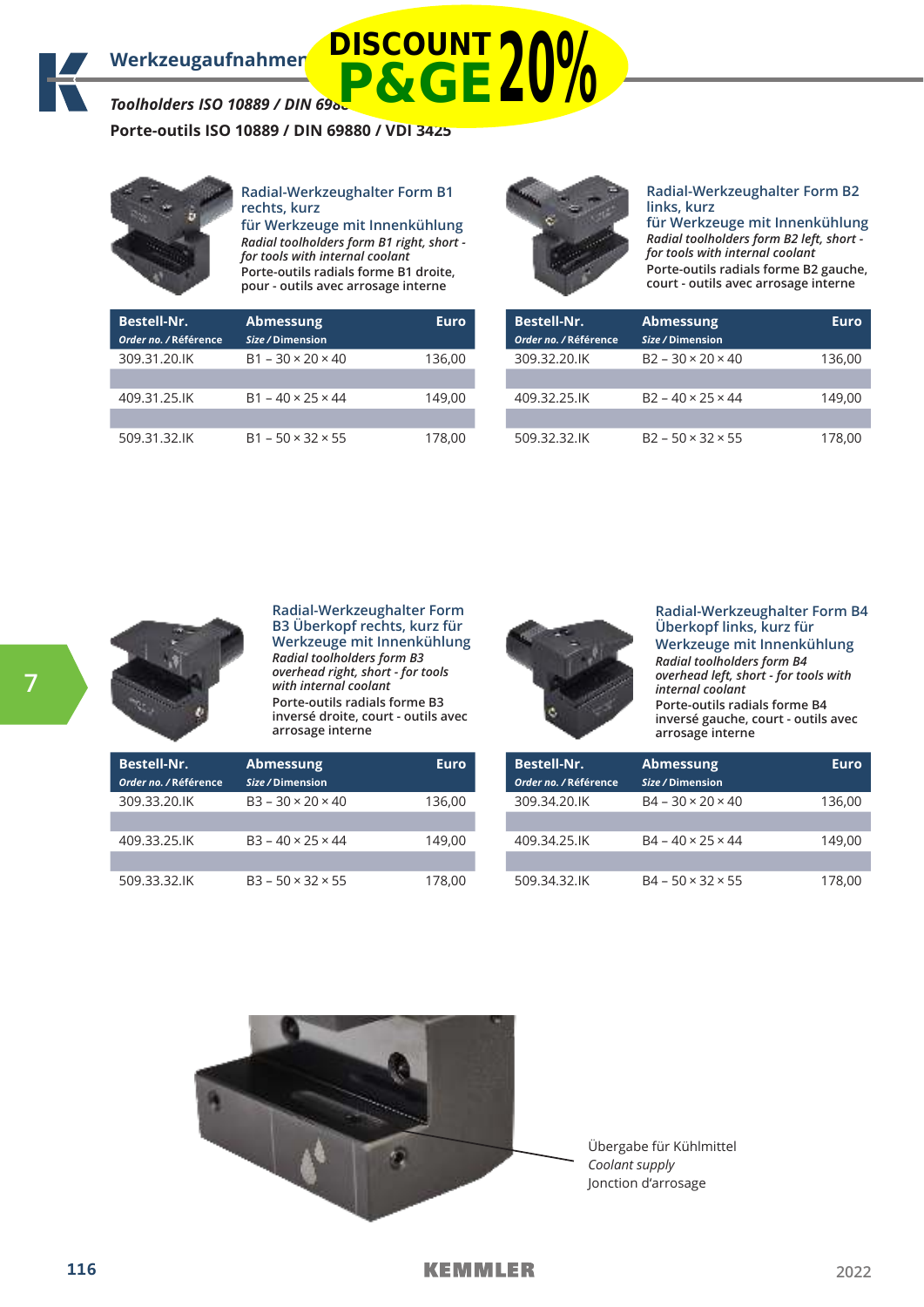**7**

**Porte-outils ISO 10889 / DIN 69880 / VDI 3425**

*Toolholders ISO 10889 / DIN 69880 / VDI 3425*



**Axial-Werkzeughalter Form C1 rechts für Werkzeuge mit Innenkühlung** *Axial toolholders form C1 right - for tools with internal coolant* **Porte-outils axials forme C1 droite - outils avec arrosage interne**



**P&GE20%**

#### **Axial-Werkzeughalter Form C2 links für Werkzeuge mit Innenkühlung** *Axial toolholders form C2 left - for*

*tools with internal coolant* **Porte-outils axials forme C2 gauche - outils avec arrosage interne**

| <b>Bestell-Nr.</b><br>Order no. / Référence | <b>Abmessung</b><br>Size / Dimension | Euro   |
|---------------------------------------------|--------------------------------------|--------|
| 309.41.20.IK                                | $C1 - 30 \times 20$                  | 152,00 |
|                                             |                                      |        |
| 409.41.25.IK                                | $C1 - 40 \times 25$                  | 168,00 |
|                                             |                                      |        |
| 509.41.32.IK                                | $C1 - 50 \times 32$                  | 199.00 |

| <b>Bestell-Nr.</b>    | <b>Abmessung</b>    | Euro   |
|-----------------------|---------------------|--------|
| Order no. / Référence | Size / Dimension    |        |
| 309.42.20.IK          | $C2 - 30 \times 20$ | 152,00 |
|                       |                     |        |
| 409.42.25.IK          | $C2 - 40 \times 25$ | 168,00 |
|                       |                     |        |
| 509.42.32.IK          | $C2 - 50 \times 32$ | 199.00 |



**Axial-Werkzeughalter Form C3 Überkopf rechts, kurz für Werkzeuge mit Innenkühlung** *Axial toolholders form C3 overhead right, short - for tools with internal coolant*

**Porte-outils axials forme C3 inversé droite, court - outils avec arrosage interne**



#### **Axial-Werkzeughalter Form C4 Überkopf links, kurz für Werkzeuge mit Innenkühlung** *Axial toolholders form C4 overhead left, short - for tools with internal coolant* **Porte-outils axials forme C4 inversé**

**gauche, court - outils avec arrosage interne**

| <b>Bestell-Nr.</b><br>Order no. / Référence | <b>Abmessung</b><br>Size / Dimension | Euro   |
|---------------------------------------------|--------------------------------------|--------|
| 309.43.20.IK                                | $C3 - 30 \times 20$                  | 152,00 |
|                                             |                                      |        |
| 409.43.25.IK                                | $C3 - 40 \times 25$                  | 168,00 |
|                                             |                                      |        |
| 509.43.32.IK                                | $C3 - 50 \times 32$                  | 199.00 |

| <b>Bestell-Nr.</b><br>Order no. / Référence | <b>Abmessung</b><br>Size / Dimension | Euro   |
|---------------------------------------------|--------------------------------------|--------|
| 309.44.20.IK                                | $C4 - 30 \times 20$                  | 152,00 |
|                                             |                                      |        |
| 409.44.25.IK                                | $C4 - 40 \times 25$                  | 168,00 |
|                                             |                                      |        |
| 509.44.32.IK                                | $C4 - 50 \times 32$                  | 199.00 |

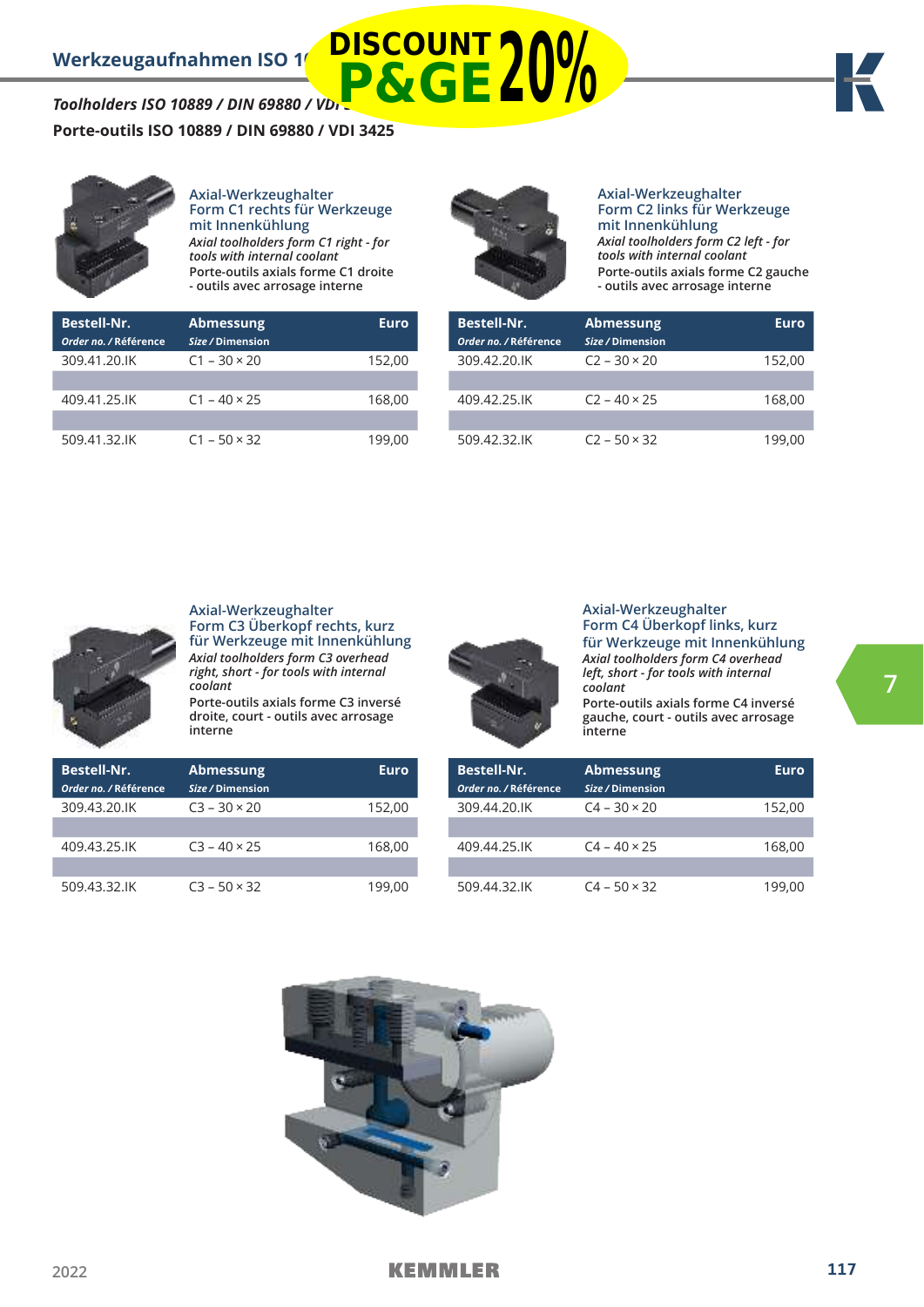**Porte-outils ISO 10889 / DIN 69880 / VDI 3425**

#### **Spannfutter Form E3 DIN 6391 für Spannzangen DIN 6388 (ISO 10897) System OZ**



*Collet chucks form E3 DIN 6391 for collets DIN 6388 (ISO 10897) OZ-system* **Mandrins à pinces forme E3 DIN 6391 pour pinces DIN 6388 (ISO 10897)** *système OZ*

| <b>Bestell-Nr.</b><br>Order no. / Référence | <b>Abmessung</b><br>Size / Dimension | Euro   |
|---------------------------------------------|--------------------------------------|--------|
| 169.01.16                                   | E3 - 16 - 2/16 OZ 16                 | 140,00 |
| 209.01.16                                   | E3 - 20 - 2/16 OZ 16                 | 140,00 |
| 259.01.16                                   | E3 - 25 - 2/16 OZ 16                 | 156,00 |
| 309.01.16                                   | E3 - 30 - 2/16 OZ 16                 | 120,00 |
| 309.01.25                                   | E3 - 30 - 2/25 OZ 25                 | 120,00 |
| 409.01.25                                   | E3 - 40 - 2/25 OZ 25                 | 120,00 |
| 409.01.32                                   | E3 - 40 - 3/32 OZ 32                 | 128,00 |
| 509.01.25                                   | E3 - 50 - 2/25 OZ 25                 | 147,00 |
| 509.01.32                                   | E3 - 50 - 3/32 OZ 32                 | 154,00 |



#### **Bohrerhalter für Wendeplattenbohrer Form E1**

*Boring holders for drills with indexable inserts form E1* **Portes forets pour forets à plaquettes réversibles forme E1**

| <b>Bestell-Nr.</b><br>Order no. / Référence | <b>Abmessung</b><br>Size / Dimension | <b>Euro</b> |
|---------------------------------------------|--------------------------------------|-------------|
| 209.51.16                                   | $E1 - 20 - 16$                       | 70,00       |
| 209.51.20                                   | $E1 - 20 - 20$                       | 70,00       |
| 209.51.25                                   | $E1 - 20 - 25$                       | 70,00       |
|                                             |                                      |             |
| 259.51.16                                   | $E1 - 25 - 16$                       | 79,00       |
| 259.51.20                                   | $E1 - 25 - 20$                       | 79,00       |
| 259.51.25                                   | $E1 - 25 - 25$                       | 79,00       |
| 259.51.32                                   | $E1 - 25 - 32$                       | 79,00       |
|                                             |                                      |             |
| 309.51.16                                   | $E1 - 30 - 16$                       | 80,00       |
| 309.51.20                                   | $E1 - 30 - 20$                       | 80,00       |
| 309.51.25                                   | $E1 - 30 - 25$                       | 80,00       |
| 309.51.32                                   | $E1 - 30 - 32$                       | 80,00       |
| 309.51.40                                   | $E1 - 30 - 40$                       | 80,00       |
|                                             |                                      |             |
| 409.51.16                                   | $E1 - 40 - 16$                       | 83,00       |
| 409.51.20                                   | $E1 - 40 - 20$                       | 83,00       |
| 409.51.25                                   | $E1 - 40 - 25$                       | 83,00       |
| 409.51.32                                   | $E1 - 40 - 32$                       | 83,00       |
| 409.51.40                                   | $E1 - 40 - 40$                       | 83,00       |
|                                             |                                      |             |
| 509.51.16                                   | $E1 - 50 - 16$                       | 118,00      |
| 509.51.20                                   | $E1 - 50 - 20$                       | 118,00      |
| 509.51.25                                   | $E1 - 50 - 25$                       | 118,00      |
| 509.51.32                                   | $E1 - 50 - 32$                       | 118,00      |

509.51.40 E1 - 50 - 40 118,00 509.51.50 E1 - 50 - 50 118,00



#### **Spannfutter Form E4 für Spannzangen DIN 6499 (ISO 15488) System ER** *Collet chucks form E4 for collets*

*DIN 6499 (ISO 15488) ER-system* **Mandrins à pinces forme E4 pour pinces DIN 6499 (ISO 15488) ER**

| <b>Bestell-Nr.</b><br>Order no. / Référence | <b>Abmessung</b><br>Size / Dimension | <b>Euro</b> |
|---------------------------------------------|--------------------------------------|-------------|
| 169.02.10                                   | E4 - 16 - 1/10 ER 16                 | 94,00       |
|                                             |                                      |             |
| 209.02.10                                   | E4 - 20 - 1/10 ER 16                 | 94,00       |
| 209.02.16                                   | E4 - 20 - 2/16 ER 25                 | 94,00       |
|                                             |                                      |             |
| 259.02.16                                   | E4 - 25 - 2/16 ER 25                 | 126,00      |
| 259.02.20                                   | E4 - 25 - 2/20 ER 32                 | 126,00      |
|                                             |                                      |             |
| 309.02.16                                   | E4 - 30 - 2/16 ER 25                 | 105,00      |
| 309.02.20                                   | E4 - 30 - 2/20 ER 32                 | 105,00      |
| 309.02.26                                   | E4 - 30 - 3/26 ER 40                 | 105,00      |
|                                             |                                      |             |
| 409.02.16                                   | E4 - 40 - 2/16 ER 25                 | 115,00      |
| 409.02.20                                   | E4 - 40 - 2/20 ER 32                 | 115,00      |
| 409.02.26                                   | E4 - 40 - 3/26 ER 40                 | 115,00      |
|                                             |                                      |             |
| 509.02.26                                   | E4 - 50 - 3/26 ER 40                 | 147,00      |



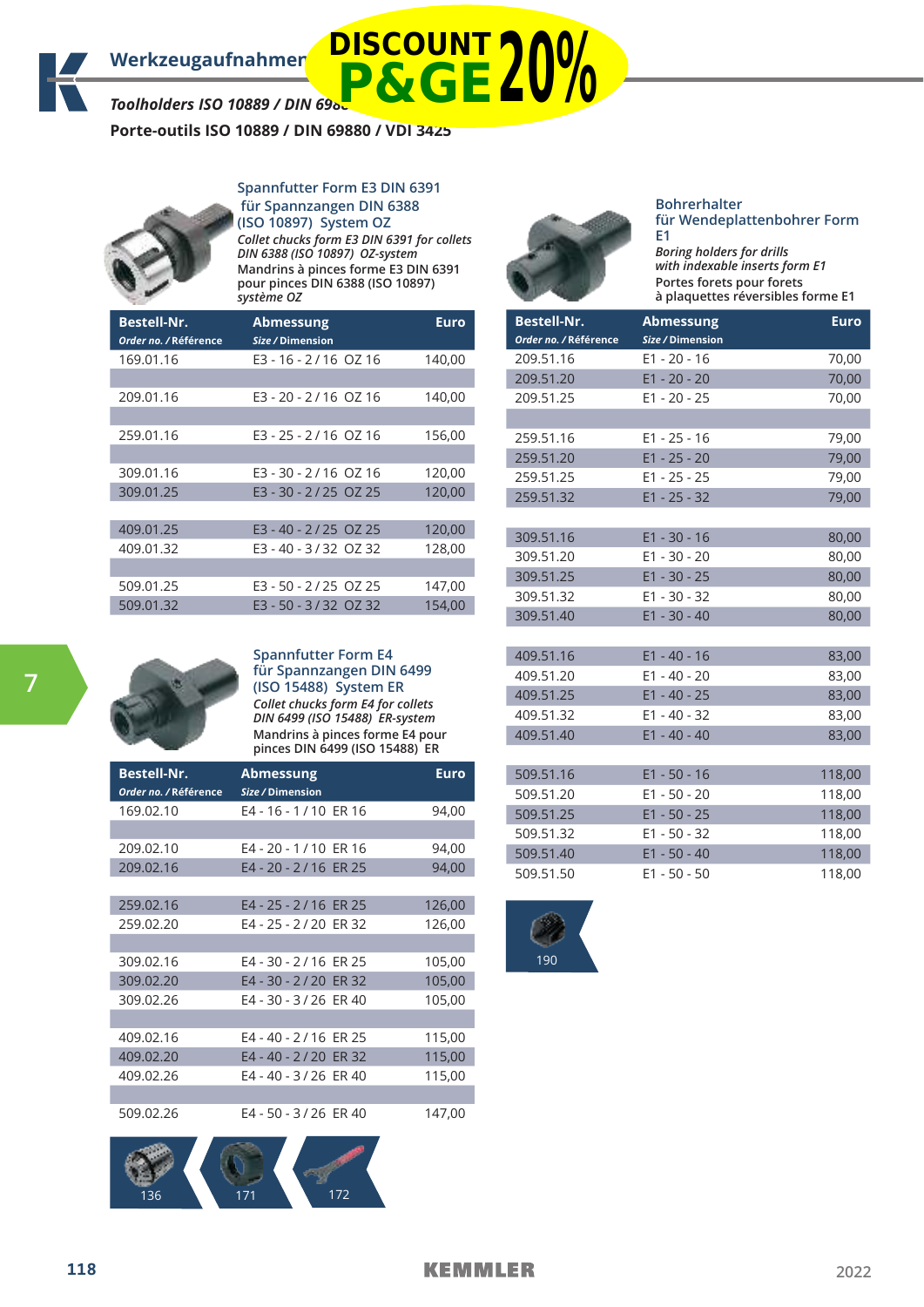# *Toolholders ISO 10889 / DIN 69880 / VDI 3425* **Porte-outils ISO 10889 / DIN 69880 / VDI 3425 P&GE20%**





**Bohrstangenhalter Form E2** *Boring bar holders form E2* **Porte-outils pour barres d'alésage forme E2**

| <b>Bestell-Nr.</b>    | <b>Abmessung</b> | <b>Euro</b> |
|-----------------------|------------------|-------------|
| Order no. / Référence | Size / Dimension |             |
| 169.52.06             | $E2 - 16 - 06$   | 67,00       |
| 169.52.08             | $E2 - 16 - 08$   | 67,00       |
| 169.52.10             | $E2 - 16 - 10$   | 67,00       |
| 169.52.12             | $E2 - 16 - 12$   | 67,00       |
| 169.52.16             | E2 - 16 - 16     | 67,00       |
|                       |                  |             |
| 209.52.08             | $E2 - 20 - 08$   | 67,00       |
| 209.52.10             | $E2 - 20 - 10$   | 67,00       |
| 209.52.12             | E2 - 20 - 12     | 67,00       |
| 209.52.16             | $E2 - 20 - 16$   | 67,00       |
| 209.52.20             | E2 - 20 - 20     | 67,00       |
|                       |                  |             |
| 259.52.08             | E2 - 25 - 08     | 67,00       |
| 259.52.10             | $E2 - 25 - 10$   | 67,00       |
| 259.52.12             | $E2 - 25 - 12$   | 67,00       |
| 259.52.16             | $E2 - 25 - 16$   | 67,00       |
| 259.52.20             | $E2 - 25 - 20$   | 67,00       |
| 259.52.25             | $E2 - 25 - 25$   | 67,00       |
|                       |                  |             |
| 309.52.08             | E2 - 30 - 08     | 77,00       |
| 309.52.10             | $E2 - 30 - 10$   | 77,00       |
| 309.52.12             | $E2 - 30 - 12$   | 77,00       |
| 309.52.16             | E2 - 30 - 16     | 77,00       |
| 309.52.20             | E2 - 30 - 20     | 77,00       |
| 309.52.25             | $E2 - 30 - 25$   | 77,00       |
| 309.52.32             | E2 - 30 - 32     | 77,00       |
|                       |                  |             |
| 409.52.08             | $E2 - 40 - 08$   | 80,00       |
| 409.52.10             | $E2 - 40 - 10$   | 80,00       |
| 409.52.12             | $E2 - 40 - 12$   | 80,00       |
| 409.52.16             | $E2 - 40 - 16$   | 80,00       |
| 409.52.20             | $E2 - 40 - 20$   | 80,00       |
| 409.52.25             | $E2 - 40 - 25$   | 80,00       |
| 409.52.32             | $E2 - 40 - 32$   | 80,00       |
| 409.52.40             | $E2 - 40 - 40$   | 80,00       |
|                       |                  |             |
| 509.52.12             | $E2 - 50 - 12$   | 114,00      |
| 509.52.16             | $E2 - 50 - 16$   | 114,00      |
| 509.52.20             | E2 - 50 - 20     | 114,00      |
| 509.52.25             | $E2 - 50 - 25$   | 114,00      |
| 509.52.32             | E2 - 50 - 32     | 114,00      |
| 509.52.40             | E2 - 50 - 40     | 114,00      |
| 509.52.50             | E2 - 50 - 50     | 114,00      |



**DISCOUNT**

**Reduzierbuchsen für Bohrstangenhalter Form E2** *Reduction sleeves for boring bar holders form E2* **Douilles de réduction Form 2** pour barres d'alésage forme E2

| <b>Bestell-Nr.</b>    | Abmessung        | <b>Form</b>    | <b>Euro</b> |
|-----------------------|------------------|----------------|-------------|
| Order no. / Référence | Size / Dimension | Form / Forme   |             |
| 709.25.06             | $Ø$ 25 - 06 - 46 | 1              | 29,00       |
| 709.25.08             | $Ø$ 25 - 08 - 46 | $\overline{1}$ | 29,00       |
| 709.25.10             | $Ø$ 25 - 10 - 46 | 1              | 29,00       |
| 709.25.12             | $Ø$ 25 - 12 - 46 | 1              | 29,00       |
| 709.25.14             | Ø 25 - 14 - 46   | 1              | 29,00       |
| 709.25.16             | $Ø$ 25 - 16 - 46 | $\overline{2}$ | 29,00       |
| 709.25.18             | Ø 25 - 18 - 46   | 2              | 29,00       |
| 709.25.20             | Ø 25 - 20 - 46   | $\overline{2}$ | 29,00       |
|                       |                  |                |             |
| 709.32.06             | $Ø$ 32 - 06 - 56 | $\mathbf{1}$   | 30,00       |
| 709.32.08             | $Ø$ 32 - 08 - 56 | 1              | 30,00       |
| 709.32.10             | $Ø$ 32 - 10 - 56 | $\mathbf{1}$   | 30,00       |
| 709.32.12             | $Ø$ 32 - 12 - 56 | 1              | 30,00       |
| 709.32.14             | $Ø$ 32 - 14 - 56 | $\overline{1}$ | 30,00       |
| 709.32.16             | $Ø$ 32 - 16 - 56 | 2              | 30,00       |
| 709.32.18             | $Ø$ 32 - 18 - 56 | $\overline{2}$ | 30,00       |
| 709.32.20             | $Ø$ 32 - 20 - 56 | $\overline{2}$ | 30,00       |
| 709.32.25             | $Ø$ 32 - 25 - 56 | $\overline{2}$ | 30,00       |
|                       |                  |                |             |
| 709.40.06             | $Ø$ 40 - 06 - 71 | 1              | 32,00       |
| 709.40.08             | $Ø$ 40 - 08 - 71 | 1              | 32,00       |
| 709.40.10             | $Ø$ 40 - 10 - 71 | $\overline{1}$ | 32,00       |
| 709.40.12             | Ø 40 - 12 - 71   | 1              | 32,00       |
| 709.40.14             | Ø 40 - 14 - 71   | 1              | 32,00       |
| 709.40.16             | $Ø$ 40 - 16 - 71 | $\overline{2}$ | 32,00       |
| 709.40.18             | Ø 40 - 18 - 71   | $\overline{2}$ | 32,00       |
| 709.40.20             | $Ø$ 40 - 20 - 71 | $\overline{2}$ | 32,00       |
| 709.40.25             | Ø 40 - 25 - 71   | $\overline{2}$ | 32,00       |
| 709.40.32             | Ø 40 - 32 - 71   | 2              | 32,00       |



#### **Reduzierbuchsen Satz für Bohrstangenhalter Form E2** *Reduction sleeves set for boring bar holders form E2*

**Douilles de réduction jeux pour barres d'alésage forme E2**

| <b>Bestell-Nr.</b>    | <b>Abmessung</b>        | <b>Euro</b> |
|-----------------------|-------------------------|-------------|
| Order no. / Référence | Size / Dimension        |             |
| 701.709.25-S          | Ø 25   Set 6 St.        | 210,00      |
|                       | 06-08-10-12-16-20       |             |
| 701.709.32-S          | Ø 32   Set 7 St.        | 245,00      |
|                       | 06-08-10-12-16-20-25    |             |
| 701.709.40-S          | Ø 40   Set 8 St.        | 290.00      |
|                       | 06-08-10-12-16-20-25-32 |             |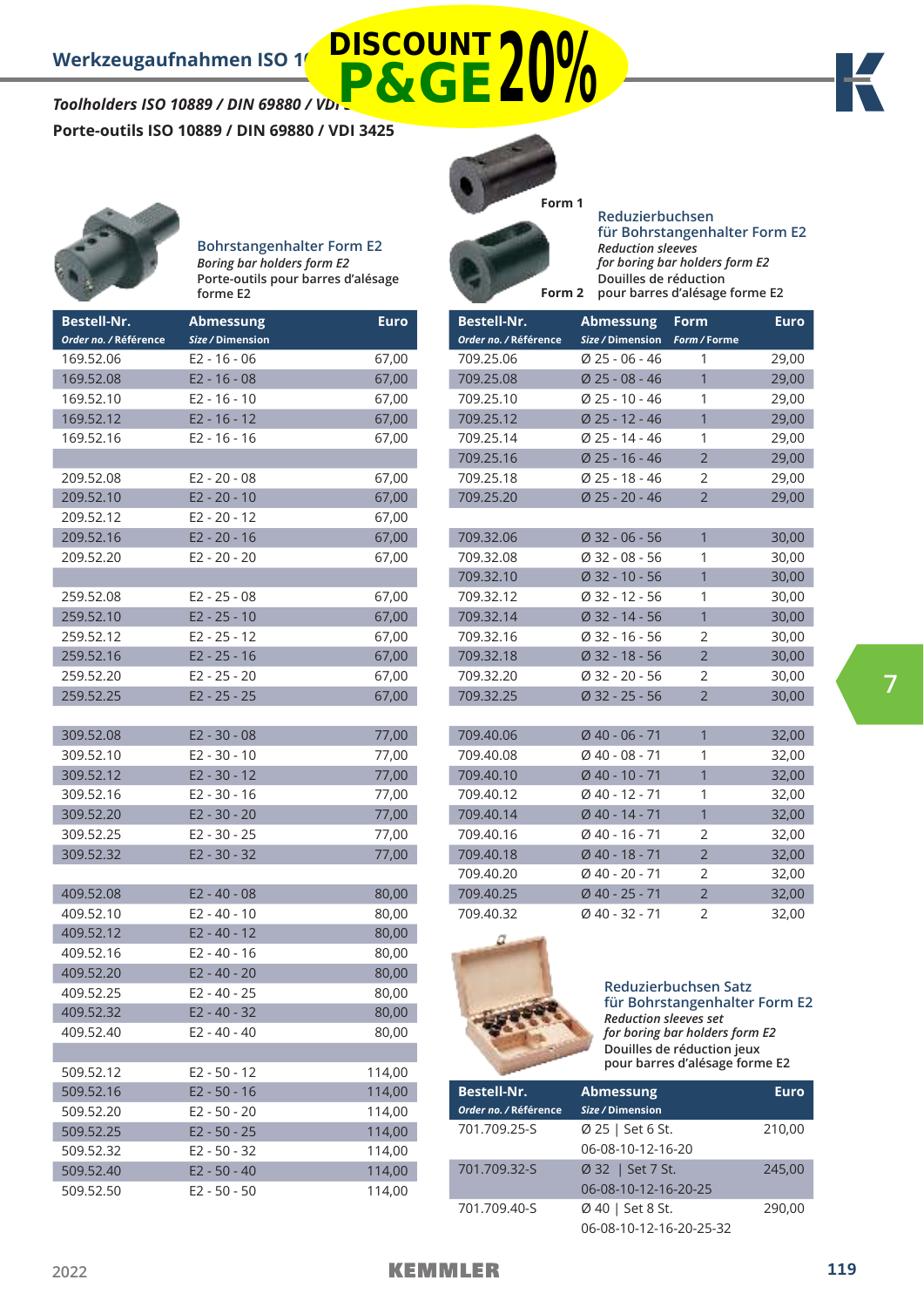**Porte-outils ISO 10889 / DIN 69880 / VDI 3425**



#### **Bohrfutteraufnahmen DIN 238** *Drill chuck adaptors DIN 238* **Arbres pour mandrins de perçage DIN 238**

| <b>Bestell-Nr.</b><br>Order no. / Référence | <b>Abmessung</b><br>Size / Dimension | Euro  |
|---------------------------------------------|--------------------------------------|-------|
| 309.14.16                                   | $30 - B16$                           | 69,00 |
|                                             |                                      |       |
| 409.14.16                                   | $40 - B16$                           | 71,00 |
|                                             |                                      |       |
| 509.14.16                                   | $50 - B16$                           | 93.00 |





**Zwischenhülsen für MK mit Austreiblappen Form F1**  *Adaptor sleeves for MT, tanged, form F1* **Douilles de réduction pour CM à tenon forme F1**

| <b>Bestell-Nr.</b><br>Order no. / Référence | <b>Abmessung</b><br>Size / Dimension | <b>Euro</b> |
|---------------------------------------------|--------------------------------------|-------------|
| 169.07.01                                   | $F1 - 16 - MK1$                      | 89,00       |
|                                             |                                      |             |
| 209.07.01                                   | $F1 - 20 - MK1$                      | 83,00       |
| 209.07.02                                   | $F1 - 20 - MK2$                      | 83,00       |
|                                             |                                      |             |
| 259.07.01                                   | F1 - 25 - MK 1                       | 81,00       |
| 259.07.02                                   | F1 - 25 - MK 2                       | 81,00       |
|                                             |                                      |             |
| 309.07.01                                   | F1 - 30 - MK 1                       | 80,00       |
| 309.07.02                                   | F1 - 30 - MK 2                       | 80,00       |
| 309.07.03                                   | F1 - 30 - MK 3                       | 80,00       |
|                                             |                                      |             |
| 409.07.02                                   | F1 - 40 - MK 2                       | 83,00       |
| 409.07.03                                   | F1 - 40 - MK 3                       | 83,00       |
| 409.07.04                                   | F1 - 40 - MK 4                       | 83,00       |
|                                             |                                      |             |
| 509.07.02                                   | F1 - 50 - MK 2                       | 110,00      |
| 509.07.03                                   | F1 - 50 - MK 3                       | 110,00      |
| 509.07.04                                   | F1 - 50 - MK 4                       | 110,00      |
| 509.07.05                                   | F1 - 50 - MK 5                       | 137,00      |



**CNC-Bohrfutter mit Kühlmittelzuführung über Kugelspritzdüsen** *CNC-Drill chucks with coolant supply via spray nozzles* **Mandrins de perçage CNC avec arrosage par gicleurs**

| <b>Bestell-Nr.</b><br>Order no. / Référence | <b>Abmessung</b><br>Size / Dimension | <b>Euro</b> |
|---------------------------------------------|--------------------------------------|-------------|
| 169.15.10.K                                 | $16 - 1,0/13 - 87$                   | 392,00      |
|                                             |                                      |             |
| 209.15.10.K                                 | $20 - 1,0/13 - 87$                   | 392,00      |
|                                             |                                      |             |
| 259.15.13.K                                 | 25 - 1,0 / 13 - 87                   | 437,00      |
|                                             |                                      |             |
| 309.15.13.K                                 | $30 - 1,0/13 - 87$                   | 361,00      |
| 309.15.16.K                                 | $30 - 2,5 / 16 - 92$                 | 388,00      |
|                                             |                                      |             |
| 409.15.13.K                                 | $40 - 1, 0 / 13 - 88$                | 369,00      |
| 409.15.16.K                                 | $40 - 2,5 / 16 - 93$                 | 392,00      |
|                                             |                                      |             |
| 509.15.13.K                                 | $50 - 1,0/13 - 92$                   | 499,00      |
| 509.15.16.K                                 | $50 - 2, 5 / 16 - 92$                | 527,00      |



#### **CNC-Bohrfutter mit zentraler Kühlmittelzufuhr** *CNC-Drill chucks with central coolant* **Mandrins de perçage CNC avec arrosage centrale**

| <b>Bestell-Nr.</b><br>Order no. / Référence | <b>Abmessung</b><br>Size / Dimension | Euro   |
|---------------------------------------------|--------------------------------------|--------|
| 209.15.13                                   | $20 - 1, 0 / 13 - 90$                | 268,00 |
|                                             |                                      |        |
| 309.15.13                                   | $30 - 1,0/13 - 93$                   | 268,00 |
| 309.15.16                                   | $30 - 2,5 / 16 - 98$                 | 279,00 |
|                                             |                                      |        |
| 409.15.13                                   | $40 - 1, 0 / 13 - 93$                | 268,00 |
| 409.15.16                                   | $40 - 2,5 / 16 - 98$                 | 279,00 |
|                                             |                                      |        |
| 509.15.13                                   | 50 - 1,0 / 13 - 101                  | 302,00 |
| 509.15.16                                   | $50 - 2.5 / 16 - 106$                | 312.00 |

**7**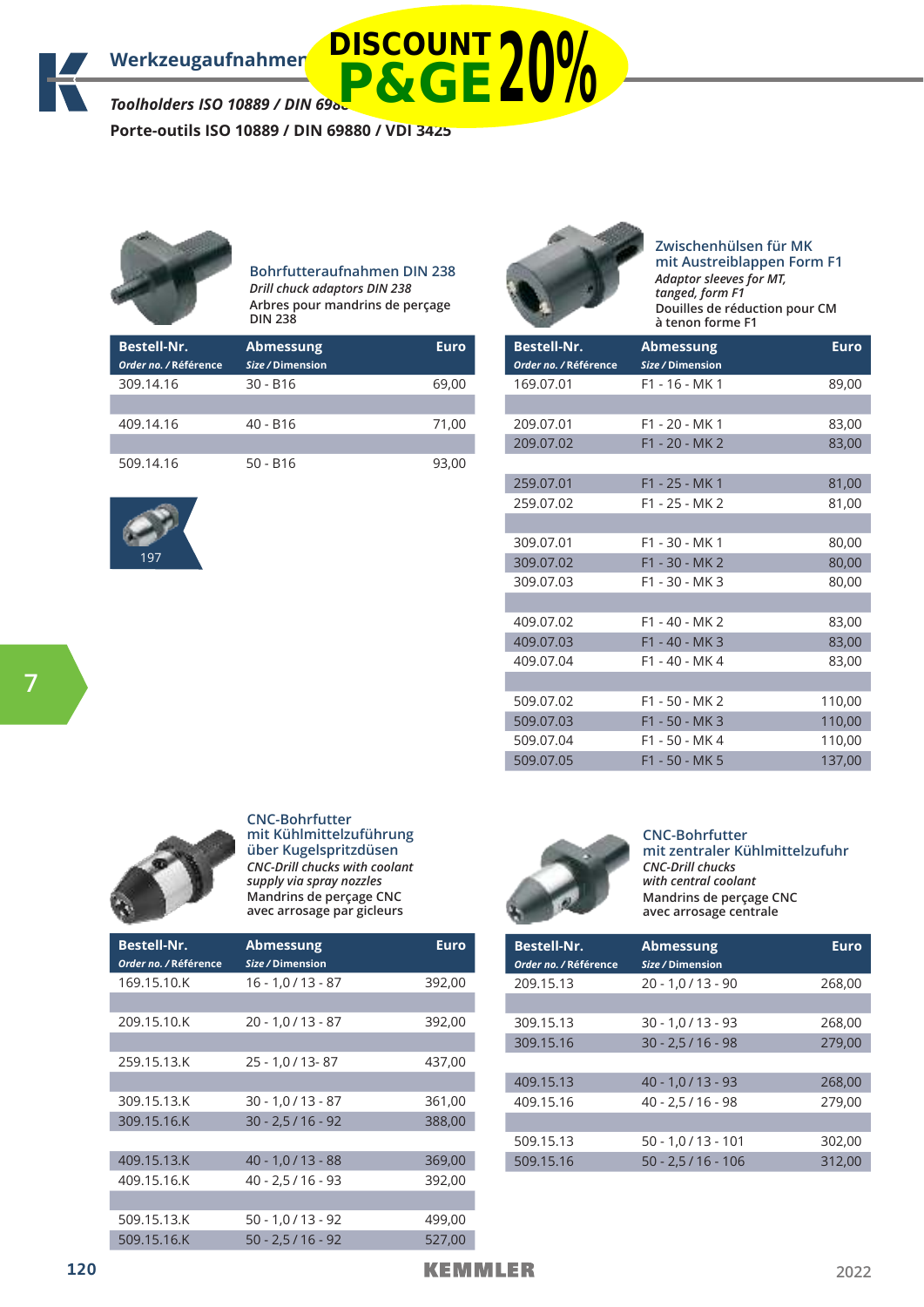## **Porte-outils ISO 10889 / DIN 69880 / VDI 3425**



**futter mit Längenausgleich auf Druck und Zug** *Quick-change tapping chucks*  **with** *length compensation on compression and expansion* **Mandrins de taraudage à changement rapide avec compensation longitudinale à la compression et traction**

**Gewindeschneid-Schnellwechsel-**

| <b>Bestell-Nr.</b><br>Order no. / Référence | <b>Abmessung</b><br>Size / Dimension | Euro   |
|---------------------------------------------|--------------------------------------|--------|
| 209.16.12                                   | 20 - M3 / M14 Gr. 1                  | 364,00 |
|                                             |                                      |        |
| 259.16.12                                   | 25 - M3 / M14 Gr. 1                  | 385,00 |
|                                             |                                      |        |
| 309.16.12                                   | 30 - M3 / M14 Gr. 1                  | 258,00 |
| 309.16.20                                   | 30 - M5 / M22 Gr. 2                  | 343,00 |
|                                             |                                      |        |
| 409.16.12                                   | 40 - M3 / M14 Gr. 1                  | 290,00 |
| 409.16.20                                   | 40 - M5 / M22 Gr. 2                  | 349.00 |
|                                             |                                      |        |
| 509.16.12                                   | 50 - M3 / M14 Gr. 1                  | 408,00 |
| 509.16.20                                   | 50 - M5 / M22 Gr. 2                  | 624,00 |
|                                             |                                      |        |



**Gewindeschneid-Schnellwechselfutter ohne Längenausgleich auf Druck und Zug**



*Quick-change tapping chucks* **without** *length compensation on compression and expansion* **Mandrins de taraudage à change-**

**ment rapide sans compensation longitudinale à la compression et traction**

| <b>Bestell-Nr.</b><br>Order no. / Référence | <b>Abmessung</b><br>Size / Dimension | <b>Euro</b> |
|---------------------------------------------|--------------------------------------|-------------|
| 309.16.12.1                                 | 30 - M3 / M14 Gr. 1                  | 207,00      |
| 309.16.20.1                                 | 30 - M5 / M22 Gr. 2                  | 221,00      |
|                                             |                                      |             |
| 409.16.12.1                                 | 40 - M3/M14 Gr. 1                    | 207,00      |
| 409.16.20.1                                 | 40 - M5 / M22 Gr. 2                  | 221,00      |
|                                             |                                      |             |
|                                             |                                      |             |

180 180 180 185



**Schutzstopfen aus Stahl Form Z2** *Protection steel plugs form Z2* **Bouchons de protection en acier forme Z2**

| <b>Bestell-Nr.</b><br>Order no. / Référence | <b>Abmessung</b><br>Size / Dimension | <b>Euro</b> |
|---------------------------------------------|--------------------------------------|-------------|
| 169.29.13                                   | $16 - 13$                            | 35,00       |
|                                             |                                      |             |
| 209.29.16                                   | $20 - 16$                            | 35,00       |
|                                             |                                      |             |
| 259.29.16                                   | $25 - 16$                            | 35,00       |
|                                             |                                      |             |
| 309.29.20                                   | $30 - 16$                            | 27,00       |
|                                             |                                      |             |
| 409.29.20                                   | $40 - 20$                            | 32,00       |
|                                             |                                      |             |
| 509.29.20                                   | $50 - 20$                            | 42,00       |



#### **Schutzstopfen aus Kunststoff Form Z2**

*Protection plastic plugs form Z2* **Bouchons de protection en plastique forme Z2**

| <b>Bestell-Nr.</b><br>Order no. / Référence | <b>Abmessung</b><br>Size / Dimension | <b>Euro</b> |
|---------------------------------------------|--------------------------------------|-------------|
| 169.30.13                                   | $16 - 13$                            | 17,00       |
|                                             |                                      |             |
| 209.30.16                                   | $20 - 16$                            | 13,00       |
|                                             |                                      |             |
| 259.30.16                                   | $25 - 16$                            | 19,00       |
|                                             |                                      |             |
| 309.30.16                                   | $30 - 16$                            | 13,00       |
|                                             |                                      |             |
| 409.30.20                                   | $40 - 20$                            | 13,00       |
|                                             |                                      |             |
| 509.30.20                                   | $50 - 20$                            | 30,00       |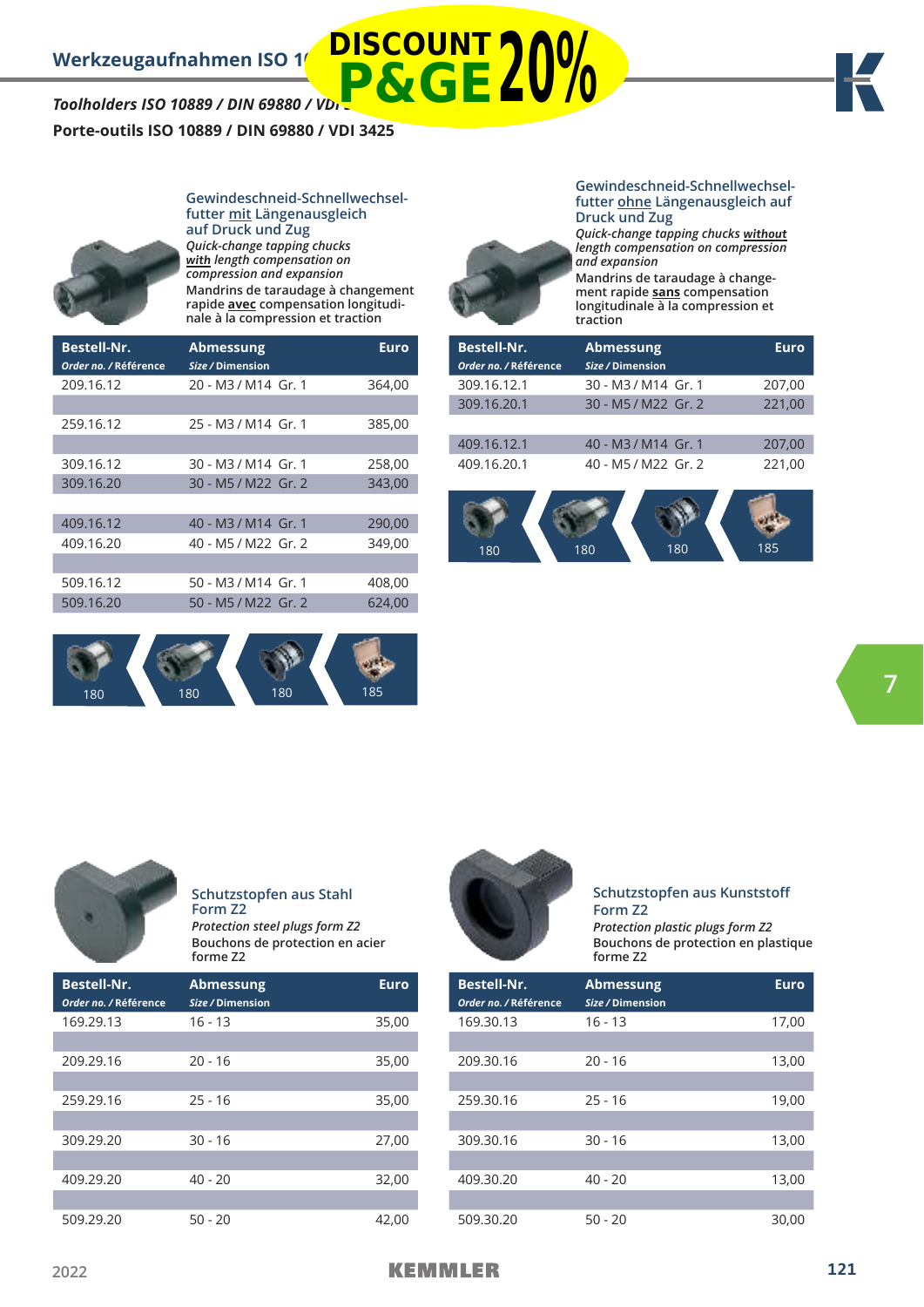**Porte-outils ISO 10889 / DIN 69880 / VDI 3425**

|                                             | Kontrolldorne<br>Test arbors<br>Mandrins de contrôle |             |
|---------------------------------------------|------------------------------------------------------|-------------|
| <b>Bestell-Nr.</b><br>Order no. / Référence | <b>Abmessung</b><br>Size / Dimension                 | <b>Euro</b> |
| 169.18.30                                   | 16 - 30 - 120                                        | 320,00      |
| 209.18.40                                   | $20 - 40 - 150$                                      | 320,00      |
| 259.18, 40                                  | $25 - 40 - 150$                                      | 396,00      |
| 309.18.40                                   | $30 - 40 - 230$                                      | 330,00      |
| 409.18.40                                   | 40 - 40 - 200                                        | 340,00      |
| 509.18.40                                   | 50 - 40 - 200                                        | 469,00      |



**Werkzeughalter Rohling Form A1, rechteckig** *Soft blank form A1, rectangular* **Porte-outils ebauche forme A1, rectangle**

| <b>Bestell-Nr.</b><br>Order no. / Réf. | <b>Abmessung</b><br>Size / Dimension | Euro   |
|----------------------------------------|--------------------------------------|--------|
| 169.17.12                              | A1 - 16 - 78 - 44 - 44               | 65,00  |
|                                        |                                      |        |
| 209.17.16                              | $A1 - 20 - 100 - 60 - 65$            | 69,00  |
|                                        |                                      |        |
| 259.17.16                              | $A1 - 25 - 100 - 60 - 75$            | 110,00 |
|                                        |                                      |        |
| 309.17.20                              | A1 - 30 - 130 - 76 - 85              | 110,00 |
|                                        |                                      |        |
| 409.17.25                              | A1 - 40 - 151 - 96 - 100             | 159,00 |
|                                        |                                      |        |
| 509.17.32                              | A1 - 50 - 160 - 120 - 125            | 205,00 |



**Holzkasten für Kontrolldorne** *Wooden box for test arbors* **Coffret en bois pour mandrins de contrôle**

| Bestell-Nr.<br>Order no. / Référence | <b>Abmessung</b><br>Size / Dimension | Euro  |
|--------------------------------------|--------------------------------------|-------|
| 701.18                               | $460 \times 130 \times 115$          | 96.00 |



**Werkzeughalter Rohling Form A2, rund** *Soft blank form A2, round* **Porte-outils ebauche forme A2, ronde**

| <b>Bestell-Nr.</b><br>Order no. / Référence | <b>Abmessung</b><br>Size / Dimension | Euro   |
|---------------------------------------------|--------------------------------------|--------|
| 169.19.12                                   | $A2 - 16 - 40 - 60$                  | 60,00  |
|                                             |                                      |        |
| 209.19.16                                   | A2 - 20 - 50 - 70                    | 60,00  |
|                                             |                                      |        |
| 259.19.16                                   | $A2 - 25 - 50 - 80$                  | 70,00  |
| 259.19.17                                   | A2 - 25 - 50 - 200                   | 90,00  |
|                                             |                                      |        |
| 309.19.20                                   | $A2 - 30 - 68 - 100$                 | 60,00  |
| 309.19.21                                   | $A2 - 30 - 68 - 240$                 | 76,00  |
|                                             |                                      |        |
| 409.19.20                                   | A2 - 40 - 83 - 120                   | 75,00  |
| 409.19.21                                   | A2 - 40 - 83 - 320                   | 118,00 |
|                                             |                                      |        |
| 509.19.32                                   | A2 - 50 - 98 - 135                   | 110,00 |
| 509.19.33                                   | A2 - 50 - 98 - 400                   | 240,00 |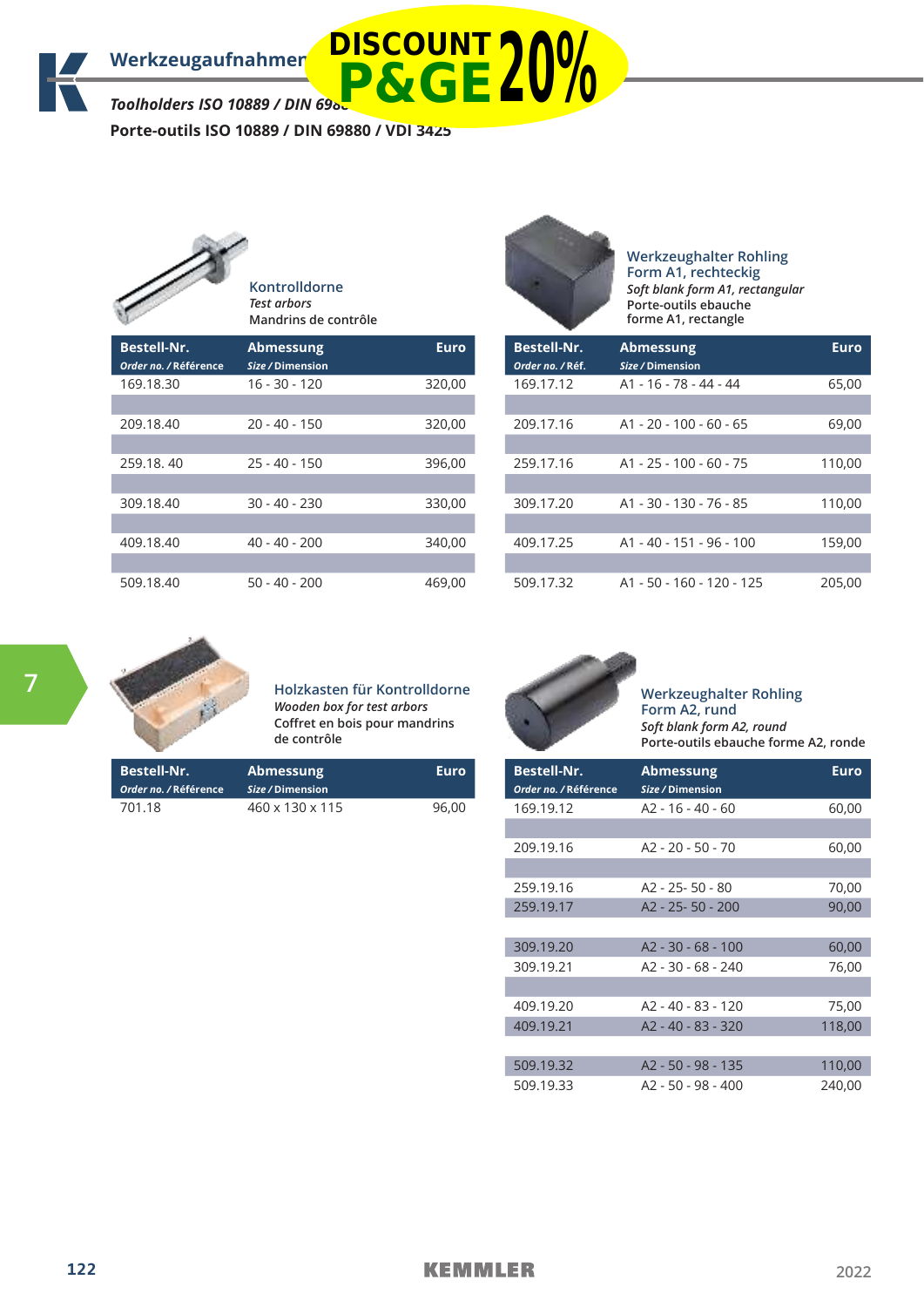**Porte-outils ISO 10889 / DIN 69880 / VDI 3425**



#### **Hydro-Dehnspannfutter** *Hydraulic expansion chucks* **Mandrins expansibles hydrauliques**

**DISCOUNT**

| <b>Bestell-Nr.</b><br>Order no. / Référence | <b>Abmessung</b><br>Size / Dimension | <b>Euro</b> |
|---------------------------------------------|--------------------------------------|-------------|
| 309.H06                                     | $30 - 06 - 49$                       | 815,00      |
| 309.H08                                     | $30 - 08 - 49$                       | 815,00      |
| 309.H10                                     | 30 - 10 - 49                         | 815,00      |
| 309.H12                                     | $30 - 12 - 54$                       | 815,00      |
| 309.H14                                     | $30 - 14 - 54$                       | 815,00      |
| 309.H16                                     | $30 - 16 - 89$                       | 815,00      |
| 309.H18                                     | $30 - 18 - 89$                       | 815,00      |
| 309.H20                                     | $30 - 20 - 89$                       | 815,00      |
| 309.H25                                     | 30 - 25 - 94                         | 815,00      |
| 309.H32                                     | $30 - 32 - 94$                       | 815,00      |
|                                             |                                      |             |
| 409.H06                                     | $40 - 06 - 55$                       | 845,00      |
| 409.H08                                     | 40 - 08 - 55                         | 845,00      |
| 409.H10                                     | $40 - 10 - 55$                       | 845,00      |
| 409.H12                                     | $40 - 12 - 60$                       | 845,00      |
| 409.H14                                     | $40 - 14 - 60$                       | 845,00      |
| 409.H16                                     | $40 - 16 - 95$                       | 845,00      |
| 409.H18                                     | $40 - 18 - 95$                       | 845,00      |
| 409.H20                                     | 40 - 20 - 95                         | 845,00      |
| 409.H25                                     | $40 - 25 - 95$                       | 845,00      |
| 409.H32                                     | 40 - 32 - 95                         | 845,00      |
|                                             |                                      |             |
| 509.H06                                     | 50 - 06 - 55                         | 1046,00     |
| 509.H08                                     | $50 - 08 - 55$                       | 1046,00     |
| 509.H10                                     | $50 - 10 - 55$                       | 1046,00     |
| 509.H12                                     | $50 - 12 - 60$                       | 1046,00     |
| 509.H14                                     | $50 - 14 - 60$                       | 1046,00     |
| 509.H16                                     | $50 - 16 - 95$                       | 1046,00     |
| 509.H18                                     | $50 - 18 - 95$                       | 1046,00     |
| 509.H20                                     | $50 - 20 - 95$                       | 1046,00     |
| 509.H25                                     | $50 - 25 - 95$                       | 1046,00     |
| 509.H32                                     | $50 - 32 - 95$                       | 1046,00     |

|                    | <b>O-Ringe</b><br>O-ring<br>Joints torique |             |
|--------------------|--------------------------------------------|-------------|
| <b>Bestell-Nr.</b> | <b>Abmessung</b>                           | <b>Euro</b> |
| Order no. / Réf.   | Size / Dimension                           |             |
| Z.169.RING         | 16                                         | 4,00        |
| Z.209.RING         | 20                                         | 4,00        |
| Z.259.RING         | 25                                         | 4,00        |
| Z.309, RING        | 30                                         | 4,00        |
| Z.409.RING         | 40                                         | 4,00        |
| Z.509, RING        | 50                                         | 4.00        |



**Unterlegplatten** *Shim* **Sous-plaquettes**

| <b>Bestell-Nr.</b><br>Order no. / Réf. | <b>Abmessung</b><br>Size / Dimension | Euro  |
|----------------------------------------|--------------------------------------|-------|
| 209.16.01                              | $14 \times 4 \times 54$              | 9,00  |
| 259.16.01                              | $13.5 \times 4 \times 49$            | 10,00 |
| 309.20.01                              | $18 \times 4 \times 69$              | 11,00 |
| 409.25.01                              | $22 \times 5 \times 84$              | 11,00 |
| 509.32.01                              | $25 \times 7 \times 99$              | 13.00 |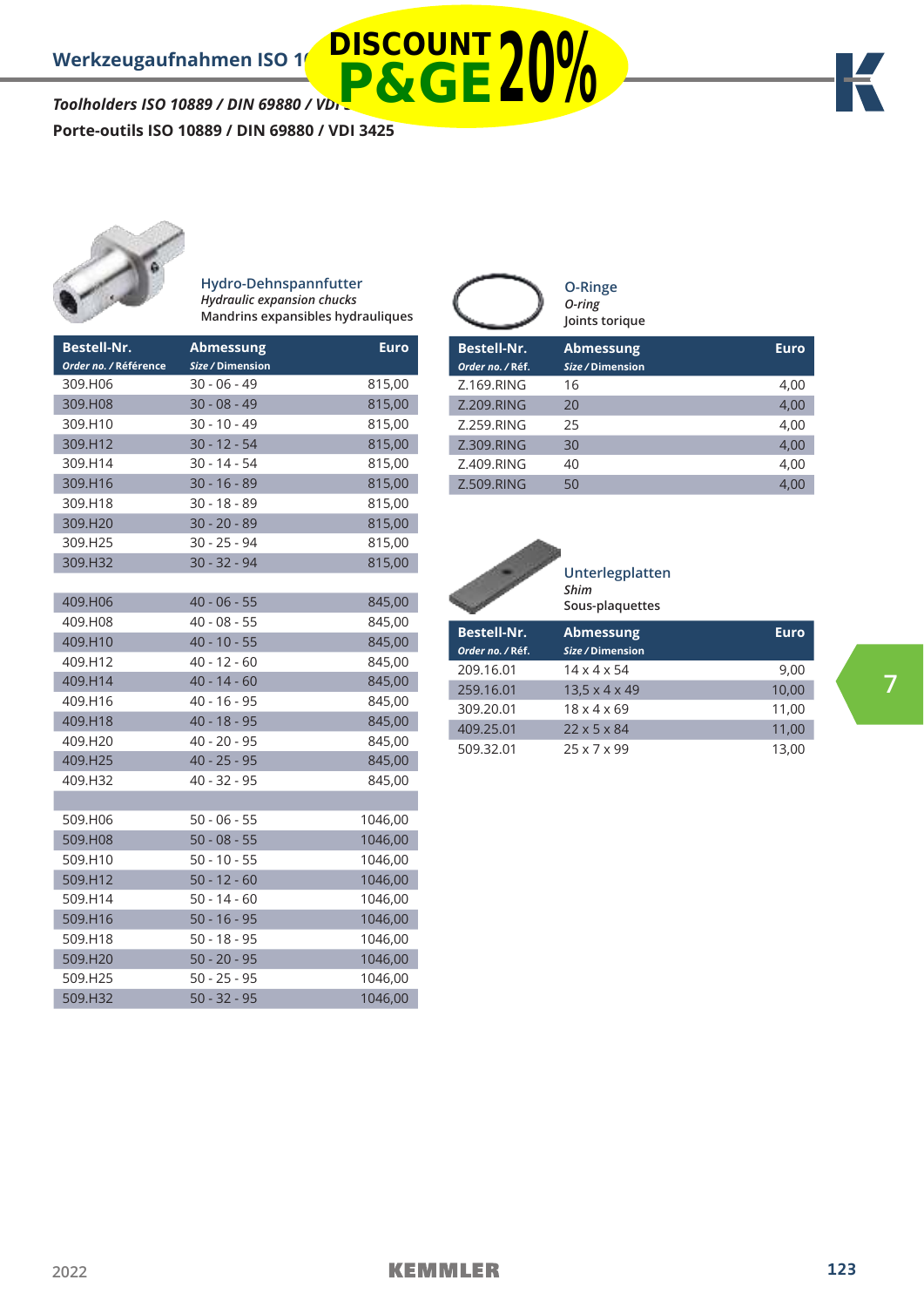**Porte-outils ISO 10889 / DIN 69880 / VDI 3425**



#### **Kunststoff-Kugelspritzdüsen** *Plastic ball sprayer nozzles* **Gicleurs en plastique**

| <b>Bestell-Nr.</b> | <b>Abmessung</b>      | <b>Euro</b> |
|--------------------|-----------------------|-------------|
| Order no. / Réf.   | Size / Dimension      |             |
| 703.08             | Ø8                    | 7.00        |
| 703.10             | $Ø 10$ M4             | 6,00        |
| 703.12             | $\varnothing$ 12   M5 | 6,00        |
| 703.14             | Ø 141 M6              | 7.00        |



### **Kugelspritzdüsen (Edelstahl)**

*Ball sprayer nozzles with coolant tube*  **Bille avec gicleur** 

| Bestell-Nr.<br>Order no. / Réf. | <b>Abmessung</b><br>Size / Dimension | Euro |
|---------------------------------|--------------------------------------|------|
| Z.VDI.300.010                   | $\emptyset$ 10   8,5   4   10        | 6,00 |
| Z.VDI.300.020                   | $\varnothing$ 10   8,5   4   20      | 7,00 |
| Z.VDI.300.040                   | $\varnothing$ 10   8,5   4   40      | 8,00 |
|                                 |                                      |      |
| Z.VDI.310.010                   | $\emptyset$ 12   10,5   4   10       | 6,00 |
| Z.VDI.310.020                   | $\varnothing$ 12   10,5   4   20     | 7,00 |
| Z.VDI.310.040                   | $\varnothing$ 12   10,5   4   40     | 8,00 |



#### **Kugelspritzdüsen (Messing)** *Ball sprayer nozzles (brass)* **Gicleurs (laiton)**

| <b>Bestell-Nr.</b><br>Order no. / Réf. | <b>Abmessung</b><br>Size / Dimension | Euro  |
|----------------------------------------|--------------------------------------|-------|
| 703.08.ME                              | Ø8   M5                              | 9,00  |
| 703.10.ME                              | $Ø10$   M6                           | 10,00 |
| 703.12.ME                              | Ø 12   M6                            | 10,00 |
| 703.14.MF                              | Ø 14 I M8                            | 10,00 |



#### **Kugelspritzdüsen (Messing)** *Ball sprayer nozzles with coolant tube (brass)* **Bille avec gicleur (laiton)**

| <b>Bestell-Nr.</b> | <b>Abmessung</b>          | <b>Euro</b> |
|--------------------|---------------------------|-------------|
| Order no. / Réf.   | Size / Dimension          |             |
| Z.VDI.100.010      | Ø10   3   35              | 11.00       |
| Z.VDI.100.012      | $Ø12$   4   38            | 12.00       |
| Z.VDI.100.014      | $\varnothing$ 14   4   40 | 13,00       |



#### **Kugelspritzdüsen (Messing)** *Ball sprayer nozzles (brass)* **Gicleurs (laiton)**

| <b>Bestell-Nr.</b><br>Order no. / Réf. | <b>Abmessung</b><br>Size / Dimension | <b>Euro</b> |
|----------------------------------------|--------------------------------------|-------------|
| Z.VDI.200.010                          | $\varnothing$ 10   M5   15,8         | 9.00        |
| Z.VDI.200.012                          | $Ø$ 12   M6   19                     | 9.00        |
| Z.VDI.200.014                          | $Ø14$   M6   19                      | 9.00        |





| <b>Bestell-Nr.</b><br>Order no. / Réf. | <b>Abmessung</b><br>Size / Dimension | <b>Euro</b> |
|----------------------------------------|--------------------------------------|-------------|
| Z.VDI.400.015                          | M5   3   15                          | 15,00       |
| Z.VDI.400.050                          | $M5 \mid 3 \mid 50$                  | 15,00       |
| Z.VDI.400.100                          | M5   3   100                         | 15,00       |
|                                        |                                      |             |
| Z.VDI.410.015                          | M6   3   15                          | 15,00       |
| Z.VDI.410.050                          | M6   3   50                          | 15,00       |
| Z.VDI.410.100                          | M6   3   100                         | 15,00       |
|                                        |                                      |             |
| Z.VDI.420.015                          | $1/8$ "   3   15                     | 15,00       |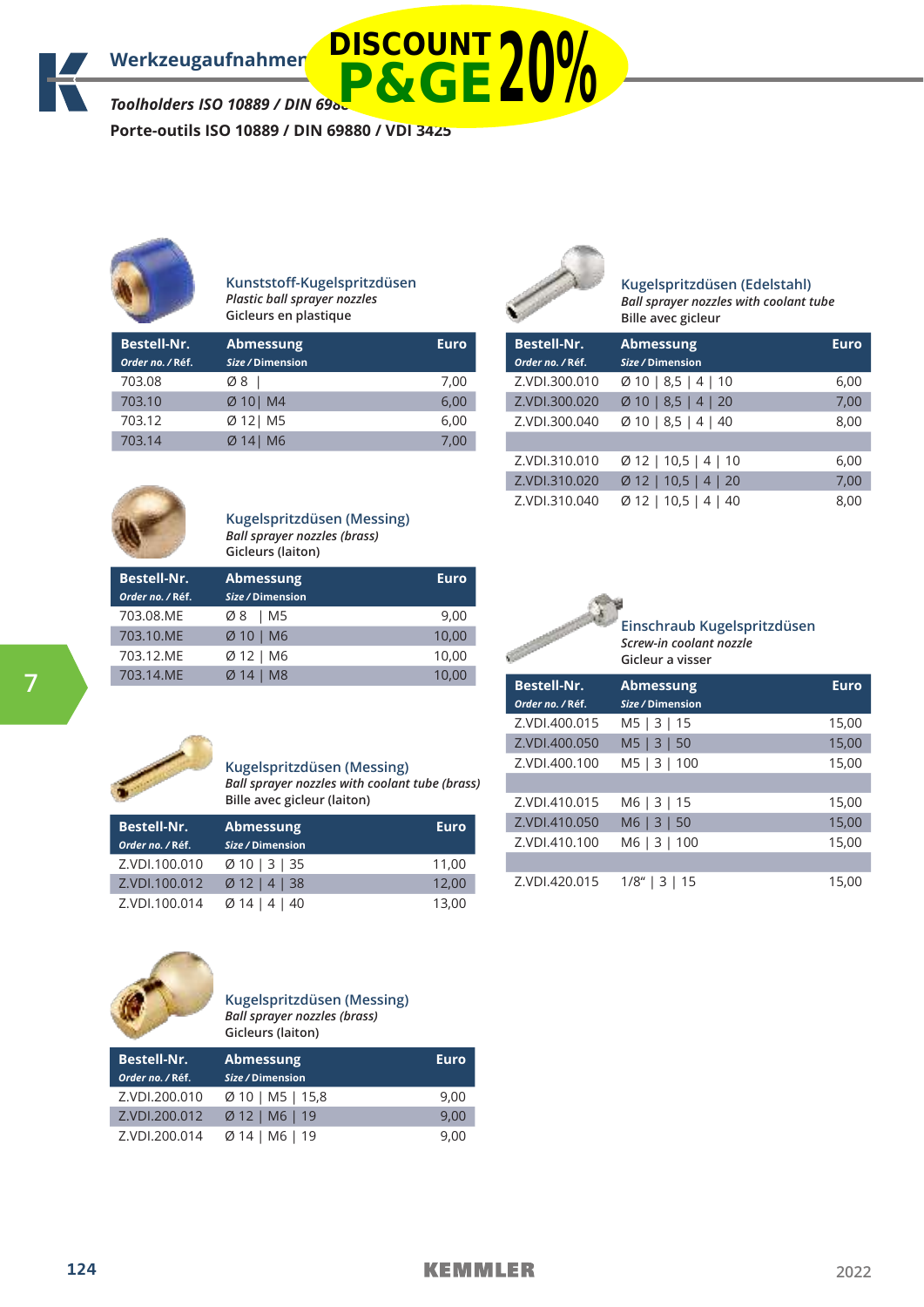*Toolholders ISO 10889 / DIN 69880 / VDI 3425* **Porte-outils ISO 10889 / DIN 69880 / VDI 3425 P&GE20%**



**Kühlmittelrohr (Messing)** *Coolant tube (brass)* **Canule de lubrification (laiton)**

**DISCOUNT**

| <b>Bestell-Nr.</b><br>Order no. / Réf. | <b>Abmessung</b><br>Size / Dimension | Euro |
|----------------------------------------|--------------------------------------|------|
| Z.VDI.700.200                          | M5   Ø 3   100                       | 9.00 |
| Z.VDI.700.100                          | M6   Ø 3   100                       | 9.00 |

| <b>CONTRACTOR</b>                      | Kühlmittelrohr (Edelstahl)<br>Coolant tube<br>Canule de lubrification |             |
|----------------------------------------|-----------------------------------------------------------------------|-------------|
| <b>Bestell-Nr.</b><br>Order no. / Réf. | <b>Abmessung</b><br>Size / Dimension                                  | <b>Euro</b> |
| Z.VDI.710.015                          | M4   2   15                                                           | 9,00        |
| Z.VDI.710.100                          | M4   2   100                                                          | 9,00        |
| Z.VDI.710.200                          | M4   2   200                                                          | 9,00        |
|                                        |                                                                       |             |
| Z.VDI.711.015                          | M5   3   15                                                           | 9,00        |
| Z.VDI.711.100                          | M5   3   100                                                          | 9,00        |
| Z.VDI.711.200                          | M5   3  <br>200                                                       | 9,00        |
|                                        |                                                                       |             |
| Z.VDI.712.015                          | M6 I<br>15<br>4                                                       | 9,00        |
| Z.VDI.712.100                          | M6<br>100<br>4                                                        | 9,00        |
| Z.VDI.712.200                          | M6<br>4<br>200                                                        | 9,00        |



**Kühlmittelrohr incl. 1/8" Adapter** *Coolant tube incl. 1/8" adapter* **Canule de lubrification incl. 1/8" adaptateur**

| <b>Bestell-Nr.</b><br>Order no. / Réf. | <b>Abmessung</b><br>Size / Dimension | Euro  |
|----------------------------------------|--------------------------------------|-------|
| Z.VDI.K                                | 1/8"   04   180                      | 25.00 |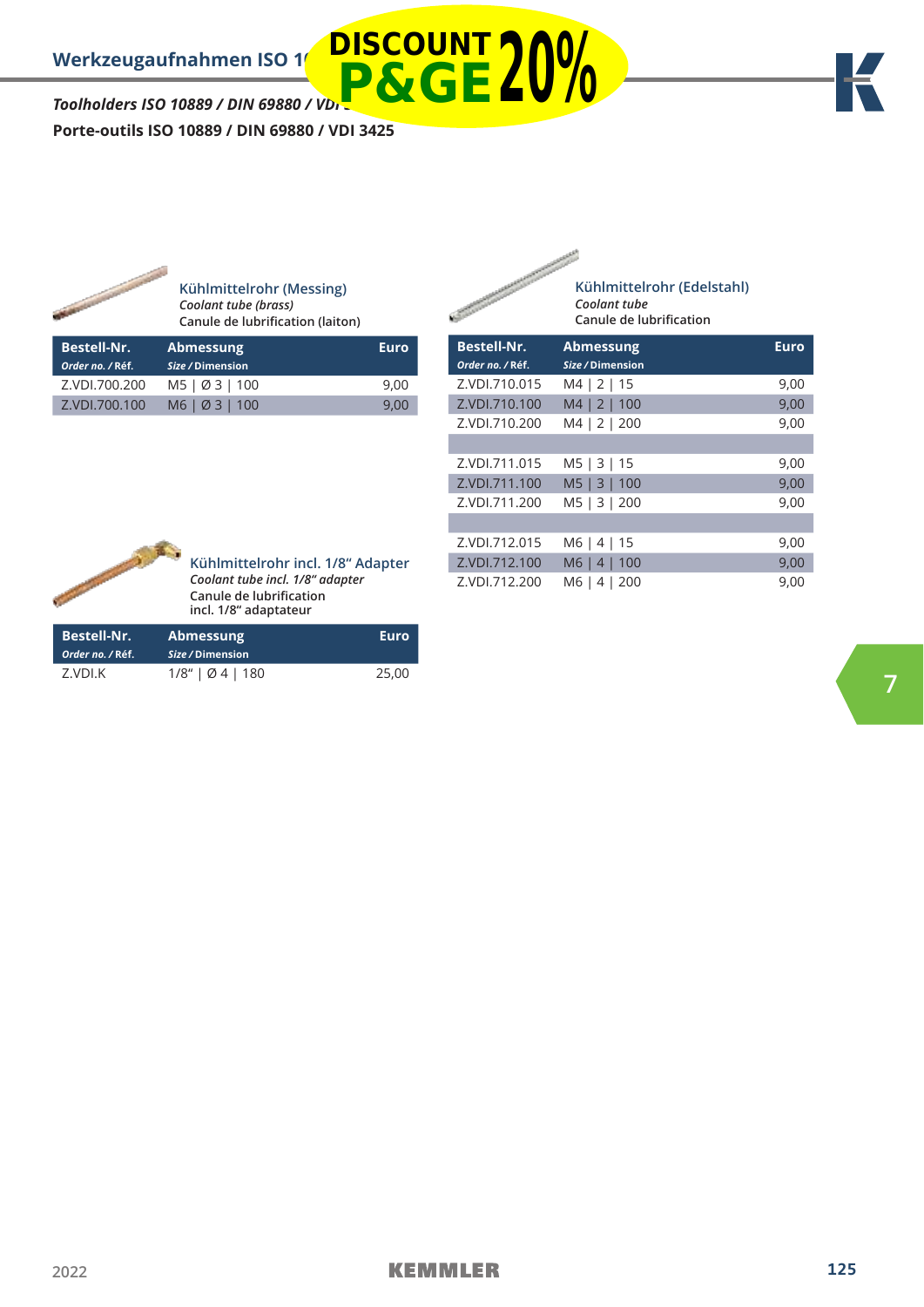

**DISCOUNT P&GE20%**

| <b>HAAS ST-Line</b>                         | Werkzeughalter mit Vierkant-<br>Längsaufnahme doppelt<br>Toolholder with square-longitudinal<br>receptacle doubled<br>Manche à outils avec porte-outils<br>longitudinal carré double<br><b>BMT 65</b><br>EC. |             | <b>HAAS ST-Line</b>                         | <b>Abstechhalter Vorkopf</b><br>Front cut-off toolholder<br>Porte-outils de tronçonnage frontal<br>$IC$   EC<br><b>BMT 65</b>                                                |             |
|---------------------------------------------|--------------------------------------------------------------------------------------------------------------------------------------------------------------------------------------------------------------|-------------|---------------------------------------------|------------------------------------------------------------------------------------------------------------------------------------------------------------------------------|-------------|
| <b>Bestell-Nr.</b>                          | <b>Abmessung</b>                                                                                                                                                                                             | <b>Euro</b> | <b>Bestell-Nr.</b>                          | <b>Abmessung</b>                                                                                                                                                             | <b>Euro</b> |
| Order no. / Référence<br>AW.102.065.25.755  | Size / Dimension                                                                                                                                                                                             | 523,00      | Order no. / Référence<br>AW.105.065.26.753  | Size / Dimension                                                                                                                                                             | 987,00      |
| <b>HAAS ST-Line</b>                         | Zylinderschaftaufnahme<br>Cylindrical shank receptacle<br>Support de tige cylindrique<br>$IC$   $EC$<br><b>BMT 65</b>                                                                                        |             | <b>HAAS ST-Line</b>                         | Werkzeughalter mit Vierkant-Mehr-<br>fachaufnahme<br>Toolholder with square-multi-receptacle<br>Manche à outils avec porte-outils<br>multiple carré<br><b>BMT 65</b><br>EC   |             |
| <b>Bestell-Nr.</b><br>Order no. / Référence | <b>Abmessung</b><br>Size / Dimension                                                                                                                                                                         | <b>Euro</b> | <b>Bestell-Nr.</b><br>Order no. / Référence | <b>Abmessung</b><br>Size / Dimension                                                                                                                                         | <b>Euro</b> |
| AW.107.265.40.750                           |                                                                                                                                                                                                              | 444,00      | AW.103.065.25.755                           |                                                                                                                                                                              | 652,00      |
| <b>HAAS ST-Line</b>                         | Zylinderschaftaufnahme<br>Cylindrical shank receptacle<br>Support de tige cylindrique<br>$IC$   $EC$<br><b>BMT 65</b>                                                                                        |             | <b>HAAS ST-Line</b>                         | Werkzeughalter mit Vierkant-Mehr-<br>fachaufnahme<br>Toolholder with square-multi-receptacle<br>Manche à outils avec porte-outils multi-<br>ple carré<br><b>BMT 65</b><br>EC |             |
| <b>Bestell-Nr.</b>                          | <b>Abmessung</b>                                                                                                                                                                                             | <b>Euro</b> | <b>Bestell-Nr.</b>                          | <b>Abmessung</b>                                                                                                                                                             | Euro        |
| Order no. / Référence<br>AW.107.265.25.756  | Size / Dimension                                                                                                                                                                                             | 1.084,00    | Order no. / Référence<br>AW.103.065.25.756  | Size / Dimension                                                                                                                                                             | 1.084,00    |
|                                             |                                                                                                                                                                                                              |             |                                             |                                                                                                                                                                              |             |





AW.103.065.25.753 887,00

*Order no. /* **Référence** *Size /* **Dimension**

**7**